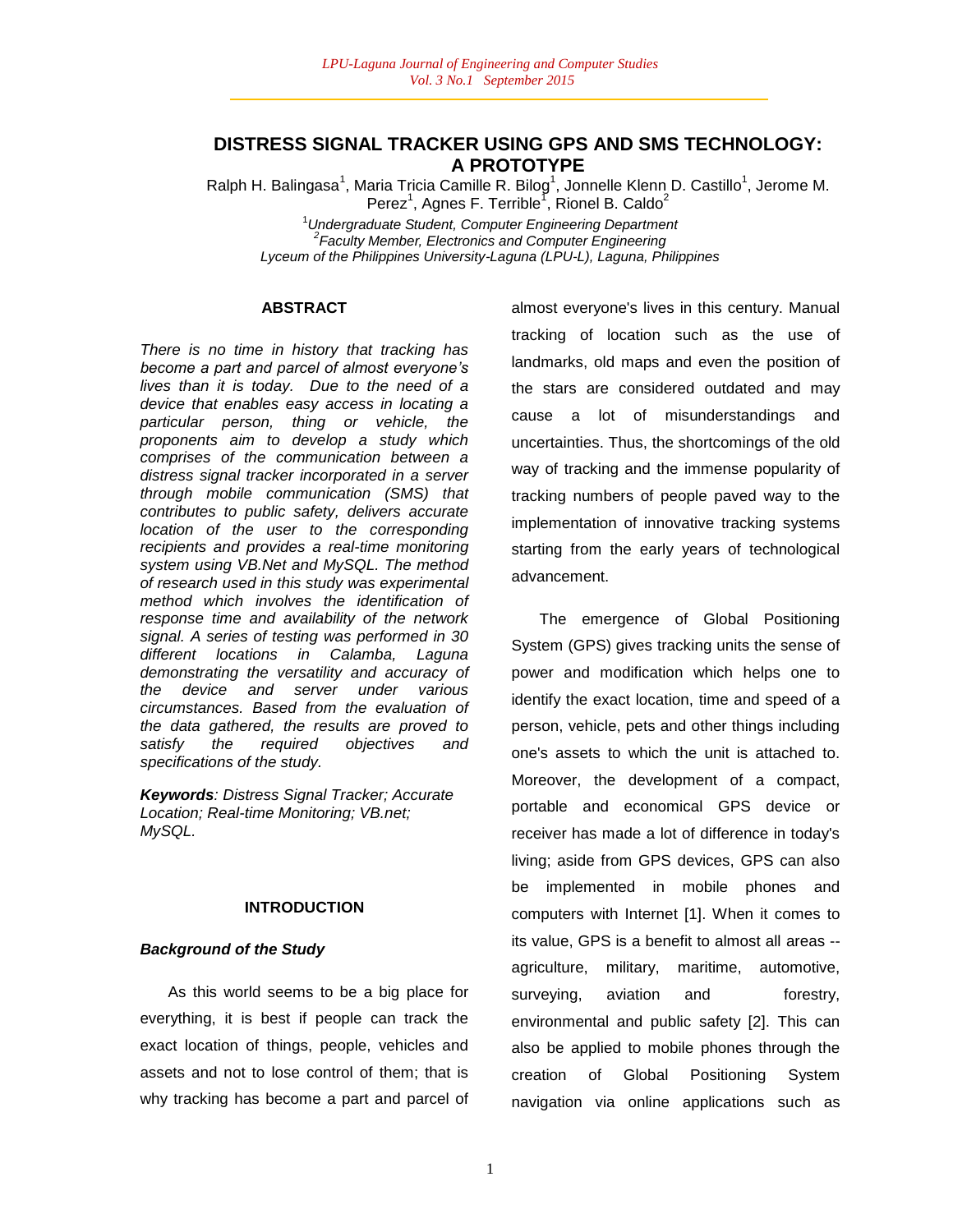Waze and Google Maps Navigation and offline applications including iGo and Maverick [3].

Although GPS started to dominate important aspects and areas particularly in the Philippines, there are issues that still have not received much favor from it -- one of these is the surge of criminal cases nationwide. According to the report of Philippine National Police (PNP), the total crime volume rose in the first five months of 2014 from the corresponding period last year. The dramatic rise in numbers is brought by varying practices in counting crime incidents in which crime rate has not been properly reported or recorded by the authorities as explained by PNP spokesman Chief Superintendent Reuden Theodore Sindac [4].



**Fig. 1. PNP DIDM NCR Crime Volume**

| <b>COMPARATIVE CRIME STATISTICS IS</b>                                                                                                                  |                        |                                 |
|---------------------------------------------------------------------------------------------------------------------------------------------------------|------------------------|---------------------------------|
| <b>POLICE BLOTTER ONLY</b>                                                                                                                              | <b>JANUARY</b><br>2013 | <b>EP COM</b><br>$-MAY$<br>2014 |
| <b>TOTAL CRIME VOLUME</b>                                                                                                                               | 245,347                | 289,198                         |
| <b>CRIME CLEARANCE EFFICIENCY</b>                                                                                                                       | 38.56%                 | 49.25%                          |
| <b>CRIME SOLUTION EFFICIENCY</b>                                                                                                                        | 24.77%                 | 35.50%                          |
| <b>AVERAGE MONTHLY CRIME RATE</b>                                                                                                                       | 50.22                  | 58.07                           |
| *AVERAGE CRIME VOLUME FOR JANUARY TO MAY 2014 INCREASED BY 43.824 INCIDENTS<br>OR 17,86% AS COMPARED TO THE DATA RECORDEDFOR THE SAME PERIOD LAST YEAR. |                        |                                 |

**Fig. 2. PNP DIDM NCR Crime Statistics**

The figures released by PNP demonstrated an upsurge of 17.86% in the crime volume from January to end of May 2014 – from 245,347 incidents in 2013 to 289,198 in 2014. The total crime volume, as shown in the statistics above, is the sum of reported index (murder, homicide, robbery and theft) and non-index crimes (estafa, prostitution, kidnapping and car napping) [5].

Index crimes have increased across the board compared to the statistics gathered in 2013, based on the report, with incidences of theft rising the most. There have been 25,354 index crimes as of 2014, 19.3% higher than the 21,252 recorded the other year, which include Murder (412 from 296), Homicide (400 from 386), Physical Injury (8,455 from 7,597), Rape (450 from 369), Robbery (5,189 from 4,510), Theft (9,170 from 7,109) and Car napping (1,278 from 985).



## **Fig. 3. PNP 2013-2014 Crime Rate**

According to PNP, these index crimes are crimes "which are serious in nature and which occur with sufficient frequency and regularity" that they can be used as an indicator of the crime situation in an area [6].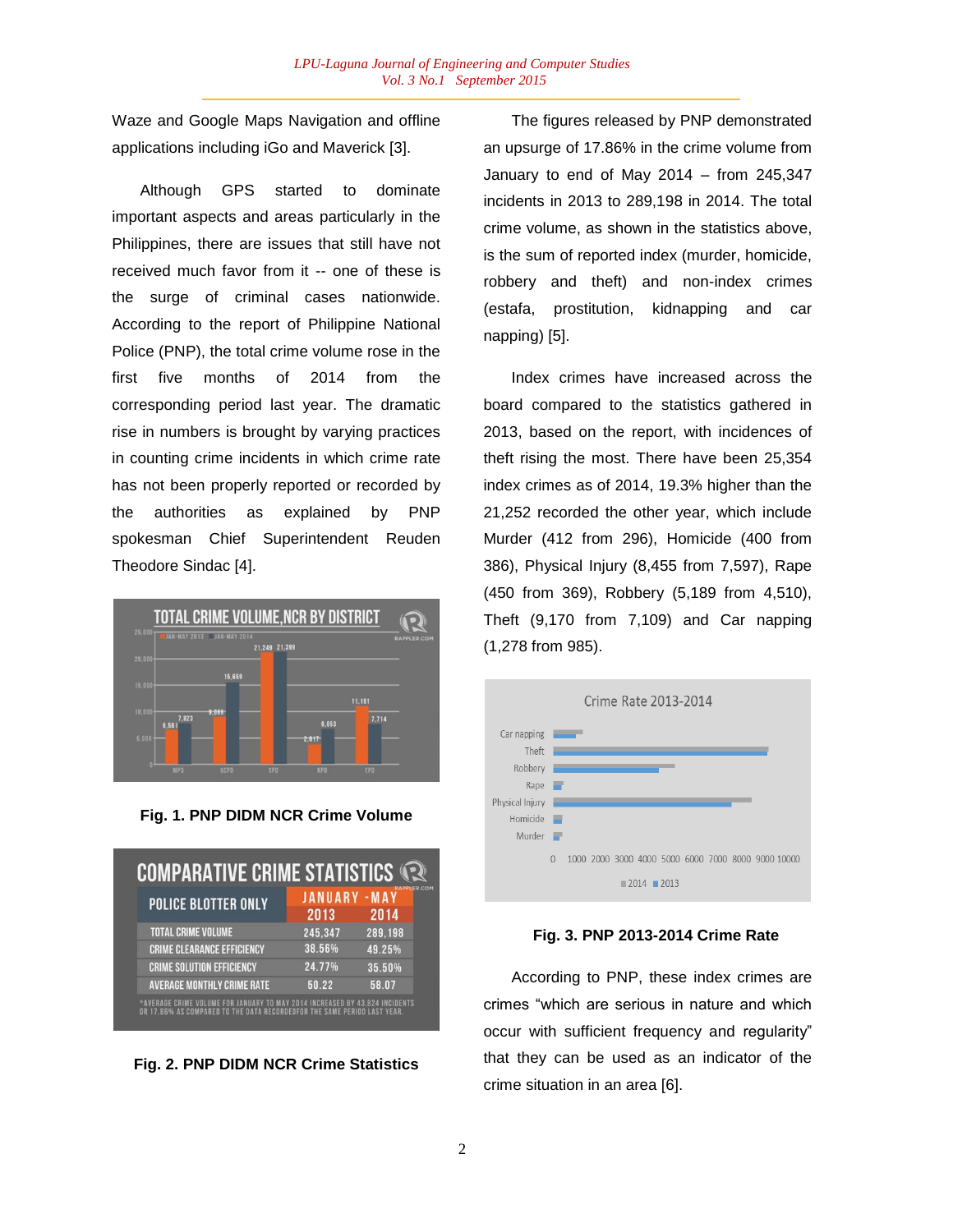With the growing cases of crimes everywhere, one might not feel secure when going outside and even at home. The availability of police stations in almost every place does not guarantee the avoidance of crime since it often occurs unexpectedly without having the time to call a police. It is often unnecessary to bring out the phone and call someone for help as the crime is taking place since it might cause a lot of trouble.

As the technological advancement brought the availability and affordability of cellphone in today"s century, the immense popularity of texting has been an unstoppable phenomena that completely altered the way people communicate. The development of text promos such as unlimited texting and the emergence of the popular "group messages" or "GM" in which users can send same messages to more than one contacts for that matter paved way for the Philippines to be hailed as the "Texting Capital of the World" for the year 2013 alone with an average of 600 text messages per month (43% more than their counterparts in United States) based from the Short Message Service (SMS) statistics aggregated from various sources including New York Times [7]. With this, the use of cell phone, whatever unit it may be, as well as texting are indeed became part of everyday life of vast Filipino people [8].

With these observations and research, the proponents came up with the idea of developing a project entitled "Distress Signal Tracker using GPS and SMS Technology" which serves as an innovation to public safety. This project implements an easy and

convenient way to inform the people of the community the exact location of a certain person who is in danger and for them to provide aid and safety through Global Positioning System (GPS) and Short Message Service (SMS) via Global System for Mobile Communications (GSM) technology. Furthermore, this provides a sense of security that whenever the user of the device is in danger, a particular receiver will acquire notification of the exact location of the user and most likely he can do something to provide immediate service.

## *Objectives of the Study*

Due to the need of a device that will help establish a safe and secured community, this study primarily aims to develop a system that can be used for tracking the user when in danger.

Specifically, this study aims to:

- Develop a server that will be able to obtain accurate location of the user, around Calamba area only, to be transmitted by a tracking device.
- Develop and design a software using VB.net that will convert the corresponding coordinates into the specific location through Google Map, will provide real-time tracking and system monitor-ing to the server administrator and will send SMS notification to immediate family.
- Test and evaluate the functionality, accuracy and reliability of the system.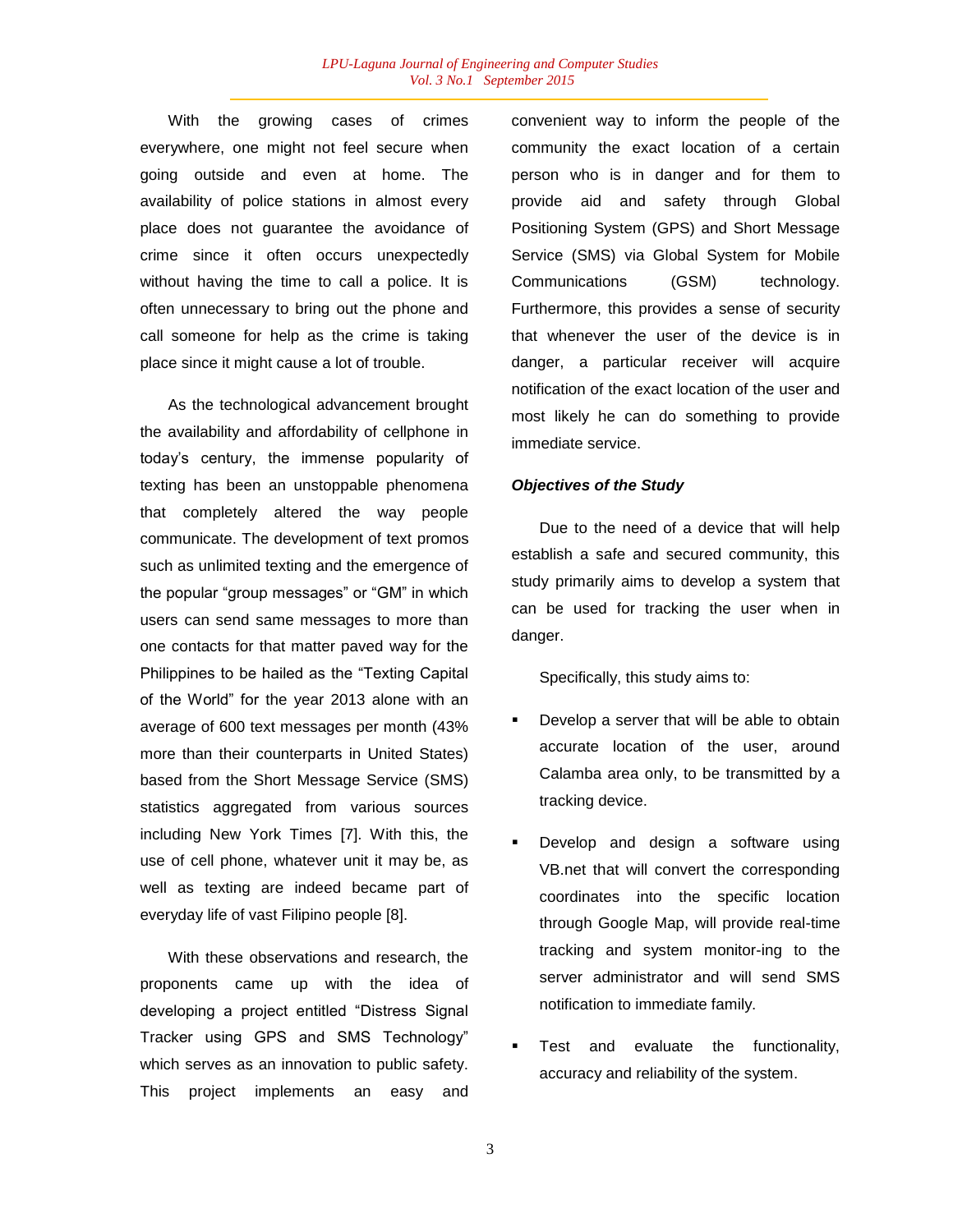## **METHODOLOGY**

*Block Diagram*





The diagram shows the process as to how Distress Signal is interpreted. The system flow begins during the GPS tracking device activation. Once activated, the Device will then send a particular message understood by the main server through several codes in VB.net. Once the message is received by the Main Server, through the instruction sets enlisted on its codes, it will send specific bits of information that will trigger the indicators of Blinker and the Buzzer notifying the Main Server that the user is under undesirable circumstances. Furthermore SMS will be automatically sent to the necessary recipient of the user letting them know of the danger.

As an added function, the user's corresponding recipient can continually monitor the whereabouts of the user by texting a code recognized by the device commanding it to send its coordinates to the Server without even pressing the panic button.

## *Systems Flowchart*

The proponents used system flowchart to represent the overall flow of the system; from recognizing a distress signal, continuous realtime tracking and the notification of both the server and recipients when the user is in distress.



### **Fig. 5. Distress Signal Tracker Flowchart**

### *Proposed Design*



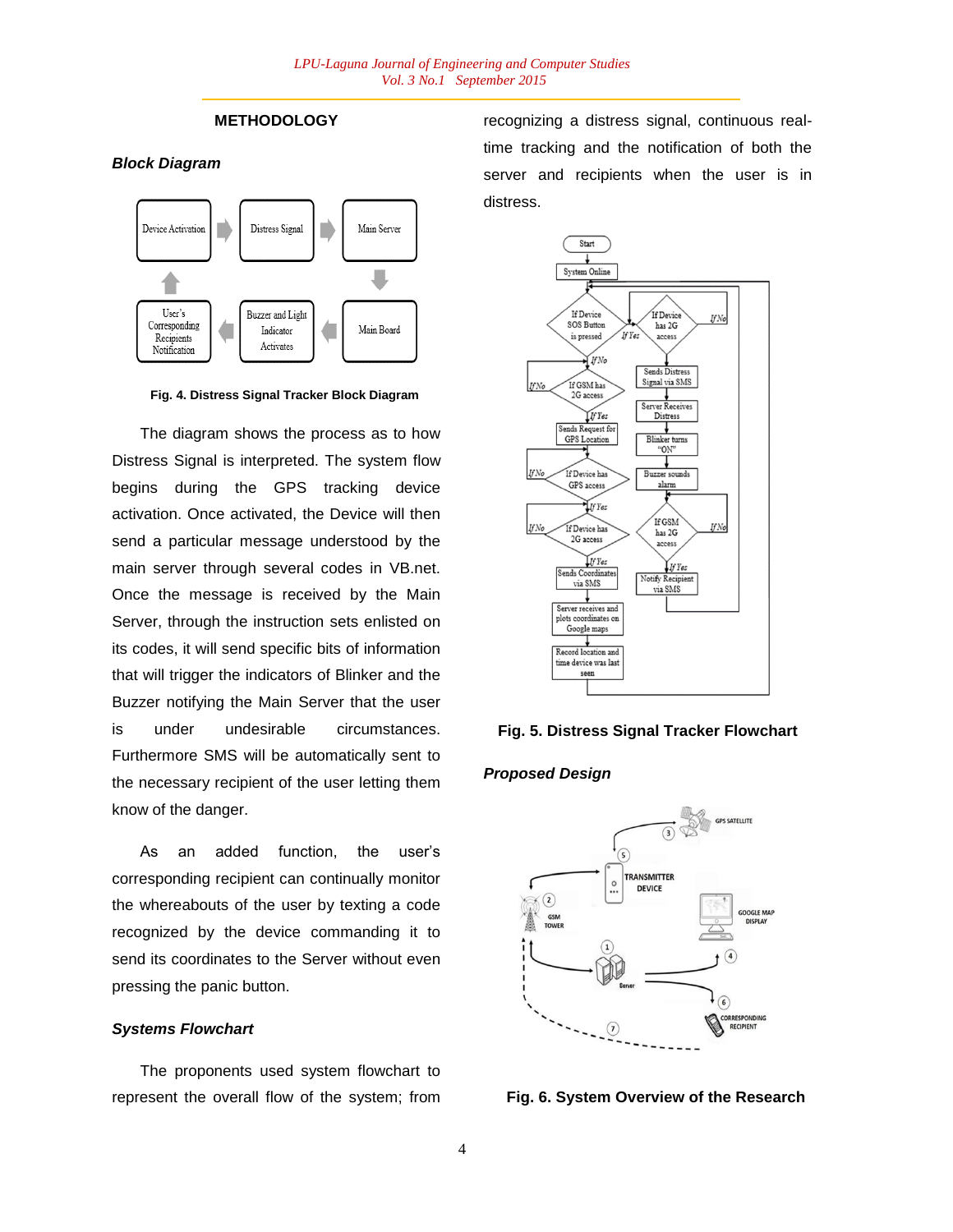The project is subdivided into various key components. The main server continuously request for the GPS' location in the form of coordinates. Given there is both GPS and 2G network available the device, via SMS, will send its coordinates accessed from the nearest GPS satellite to the main server; under the circumstances that GPS signal is available the main server will prompt the administrator that the device has no GPS signal through the activation of indicator. Once the server receives the necessary information needed it will then plot the coordinates in Google Map enabling a visual representation about the device"s whereabouts; simultaneously, it will record the event to its log for security purposes.

Under the circumstances that the SOS button on the GPS device is pressed for 3 seconds. The device will then send a notification, via SMS, of a distress call to the main server. At the same time the main server will send information to the Main board activating the Buzzer and the Blinker which indicated that the user is sending a distress call. Once the task are done the main server will then send, via SMS, notification that the user has send a distress signal and the last location the device was last located to specific recipients denoted by the user.

In case of long term casualties, specific individuals can access the user"s location by texting specific code to the main server via SMS. Once the text message is recognized by the server it will then relay the device"s last location it was traced to the sender. This function of the device can also be used as to locating certain things, specifically vehicles, given that the device is in the thing/vehicle itself.

### **DESIGN CONSIDERATION**

#### *Hardware*

- Main Server. Serves as a workstation containing all the software needed to execute the entire system of the study. It is in charge of receiving the information: coordinates, battery status and GPS status of the device given by the Main board conceded from the GPS Tracking device. The main server is composed of a Core 2 Duo processor (2.6 Ghz), 2-Gb of memory, and a dual display video graphics accelerator (VGA).
- Dual Display VGA. The main server uses a dual display VGA which provides a better utilization of the software. Display 1 would show the overall status of the program while it is being executed as while Display 2 would continuously display the real-time tracking, via Google Map, of the current location of the device given that it has access to GPS signal.
- USB (2.0) Port. A standard communication port which serves as the main communication between the Main board and the Main Server. It delivers asynchronous communication which interfaces the information given by the main board. It is composed of 4-pin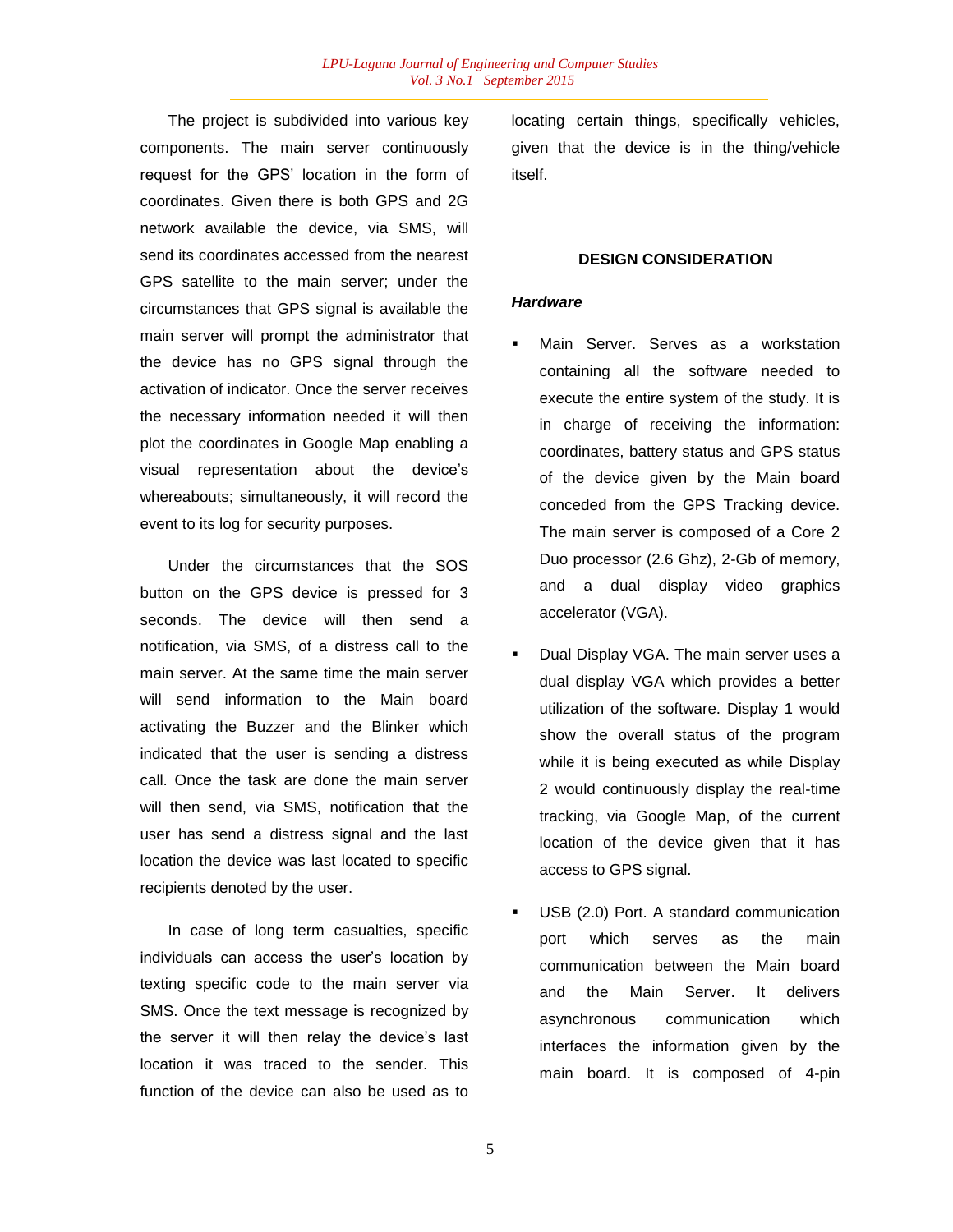namely: Vcc, Gnd, Rx, Tx which transfers 400-Mb/sec.



## **Fig. 7 USB Pin Configuration**

- GPS Tracking Device. Acts as the main access to the GPS satellites to locate its coordinates. The GPS device transmits the location data in real-time via the same cellular data network used by mobile phones. The GPS sends the coordinates to the GPS receivers (server) which converts location and the time information into a useful display format like that of a website for real-time location mapping. GPS needs to access to the open sky to be able to get a signal from the cellular network and to capture the satellite signals. This also needs a power source.
- Main Board. Governs the overall flow of bits of information for the activation of the relay switches connected to the indicators. The main board schematic diagram is as shown in the figure below:



**Fig. 8. Main Board Schematic Diagram**

GSM Module. The core communication of the system is a wireless communication that uses a GSM Module. After receiving the converted coordinates of the user, the GSM Module will send SMS to the relatives of the user which are saved in the database of the system to notify the location of the user.

## *Software*

- MySQL. Serves as the main relational database of the software containing information about the records as to where the GPS tracking device was located in Google Map.
- PICkit. Works as the instructions sets encoded in PIC as to how it will function given the varying conditions delivered by the main server.

### *Test and Evaluate the System*

Using experimental method, the proponents will conduct series of testing that held in different places of Calamba, Laguna to determine the credibility and functionality of the device in transmitting distress signals to the server. The said server will be placed in Castillo"s residence in Brgy. Saimsim, Makiling, Calamba Laguna which will serve as the police station and will be checked also to see if it can perform its function. Aside from the functionality, the device will undergo testing to identify the places that are within its coverage and its corresponding coordinates and time. All testing operations, when received by the server, will be recorded in the database. Results will be tabulated and will further be evaluated by the proponents.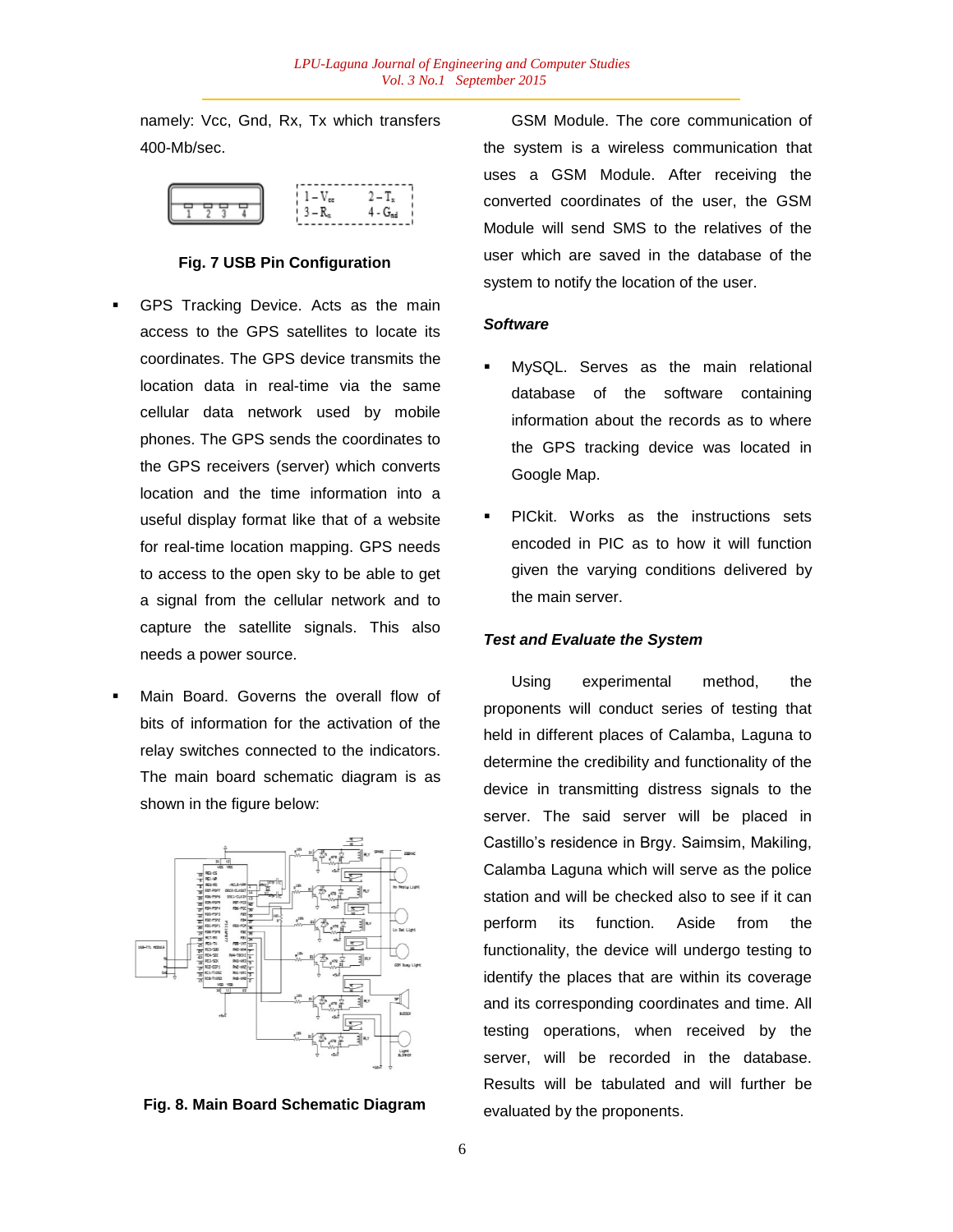## *Further Enhance the System*

After the proponents analysed the functionality of the device and the server, the proponents will then further improve the shortcomings that will exist in the whole system to provide desirable results. Modification of the device and server will take place once uncertainties occur within the system. Furthermore, the whole system will try and test another network carrier if the current network carrier will be proven to have weak signal strength in most of the areas.

### *Implementation of the System*

The Distress Signal Tracker and the tracking device will be implemented using GSM module to establish two-way transmission of notification between the device and the server. The device is also integrated with GPS module to track its location on real time. As for the server, VB.net and MySQL platforms will be applied for the construction of the main software and the database, respectively. The server is also proposed to implement in police stations if possible.

#### **CONCLUSION**

The development of a Distress Signal Tracker in connection with a tracking device is focused in this study. The distress signal tracker has the ability to determine the status of the whole system, which includes the tracking device and the distress signal tracker, as displayed through the indicators. The indicators were calibrated to test if the microcontroller can able to operate these according to their respective functions.

Through the integration of GSM and GPS modules, the device and the tracker can send and receive the corresponding coordinates to the tracker and from the device, respectively. This was verified as these two have established successfully a two-way communication through SMS and in fact, have acquired a minimum average time of 1 minute and 8 seconds and maximum average time of 3 minutes and 45 seconds, which do not exceed to the time difference limit, throughout the simulations. As the signal strength of Globe Telecom weakens in a certain area, the delay in the response time of the server lengthens; thus the response time varies for different locations.

Aside from obtaining coordinates, tracking is also made possible in this study since the tracking device is connected to GPS satellites. Through the developed software, the user"s location can be viewed in a specific place in Google Map based from the corresponding coordinates. As supported by the data in Chapter 5, the shortest delay from the time the coordinates were received to the time the user"s location was plotted on the map is 1 minute & 15 seconds and the longest delay, on the other hand, is 1 minute and 36 seconds. In places where there is no stable signal of the GPS such as in congested areas and inside a building, there is a tendency to have a delay in the display of location and much worst, there is a possibility that the tracking device will transmit notification with no indicated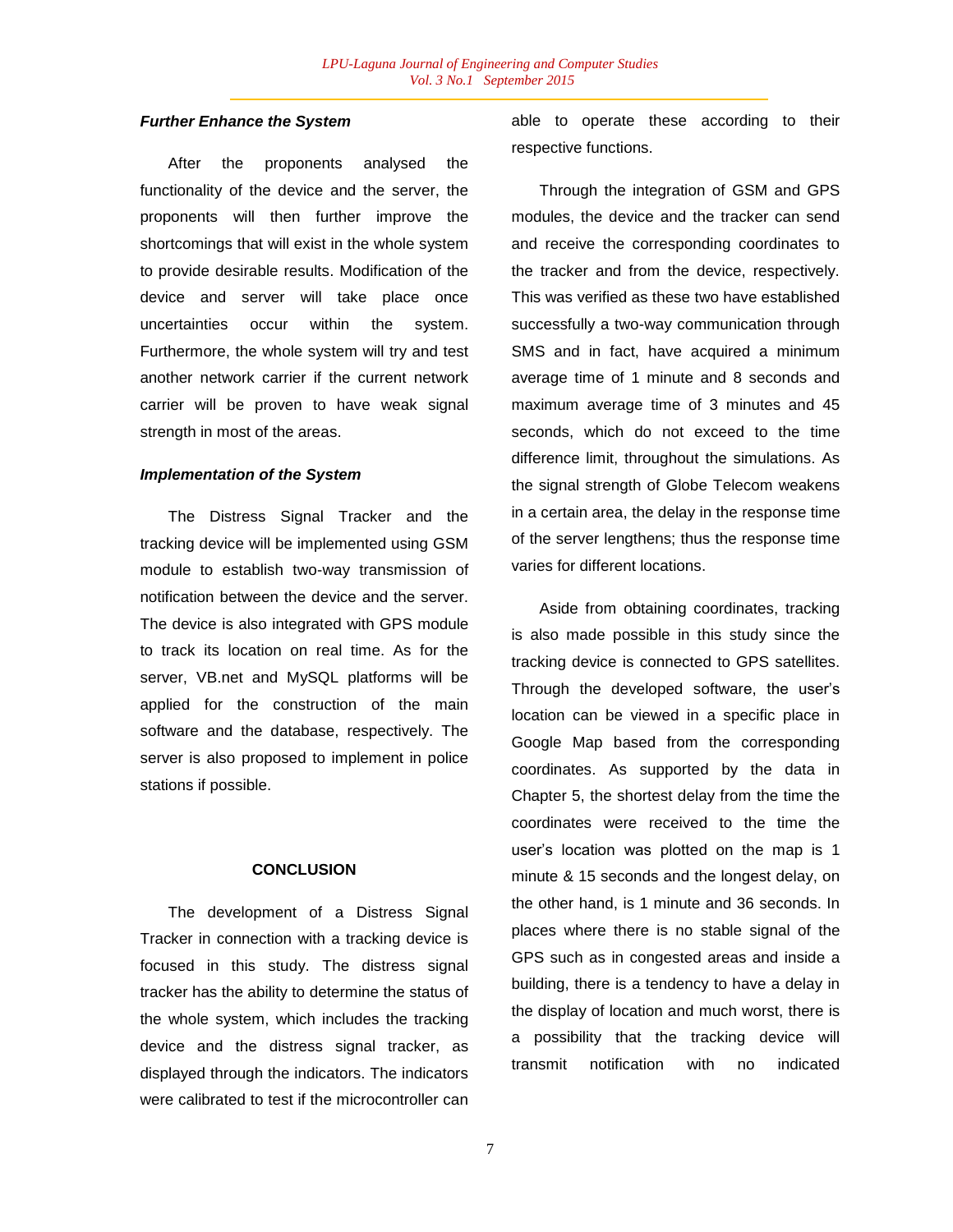coordinates. Aside from that, GPS signal may also be weakened during rainy days.

In accordance to our interview with SP01 Emil Janairo, Calamba Municipality Police, he stated that:

*"The system would deeply help the police crime operation given that we would fast track instances of casualties. And if ever we are ask for absorbing the system we would be more than glad to adopt it"*

Given the statement above the implementation of Distress Signal Tracker using GPS and SMS Technology would intensely benefit the Police in responding to the crime rate undergoing in Calamba. Not only would they easily know as to when a crime is undertaking, likewise they would be knowledgeable as to its whereabouts.

With all these, it was proven that the Distress Signal Tracker can be used to track the user in danger and might as well keep him/her from being a victim of potential crimes. The only way for these to be done is through a press from SOS button. Given that the system acquired good and favorable network and GPS signal strength, the whole system was verified to have functioned properly and was determined to be reliable as this acquired accurate results including the time and the location of the user. However, the consistency of the system regarding its accuracy and reliability may possibly change since these are all up to the strength of the network and GPS signal.

## **RECOMMENDATION**

In lieu of the aforementioned projections, the proponents are prompted to formalize their expectations into two parts:

- 1. Those based on the research findings/data of the study.
- 2. Those that will grow out of the study, requiring further related studies.

# *Expectation based on Findings/Data of the Study*

This study aims to develop a distress signal tracker integrated with GSM and GPS module along with a main server which will be implemented in a police station. If future researchers would want to add modification for further improvement of the present study, the following are the recommendations that might greatly help them:

- a) The network carrier employed for both the device and the server during a series of testing is Globe Telecom. For further researchers, it is advisable if they can use different network carriers for testing to evaluate and determine the best network carrier for the device and the tracker in the locale of the study. Moreover, it would be great and efficient if the SIM card to be inserted is subscribed to postpaid plan with unlimited text promo in order to avoid running out of load in times of danger.
- b) Since the proponents were not able to conduct testing in other areas of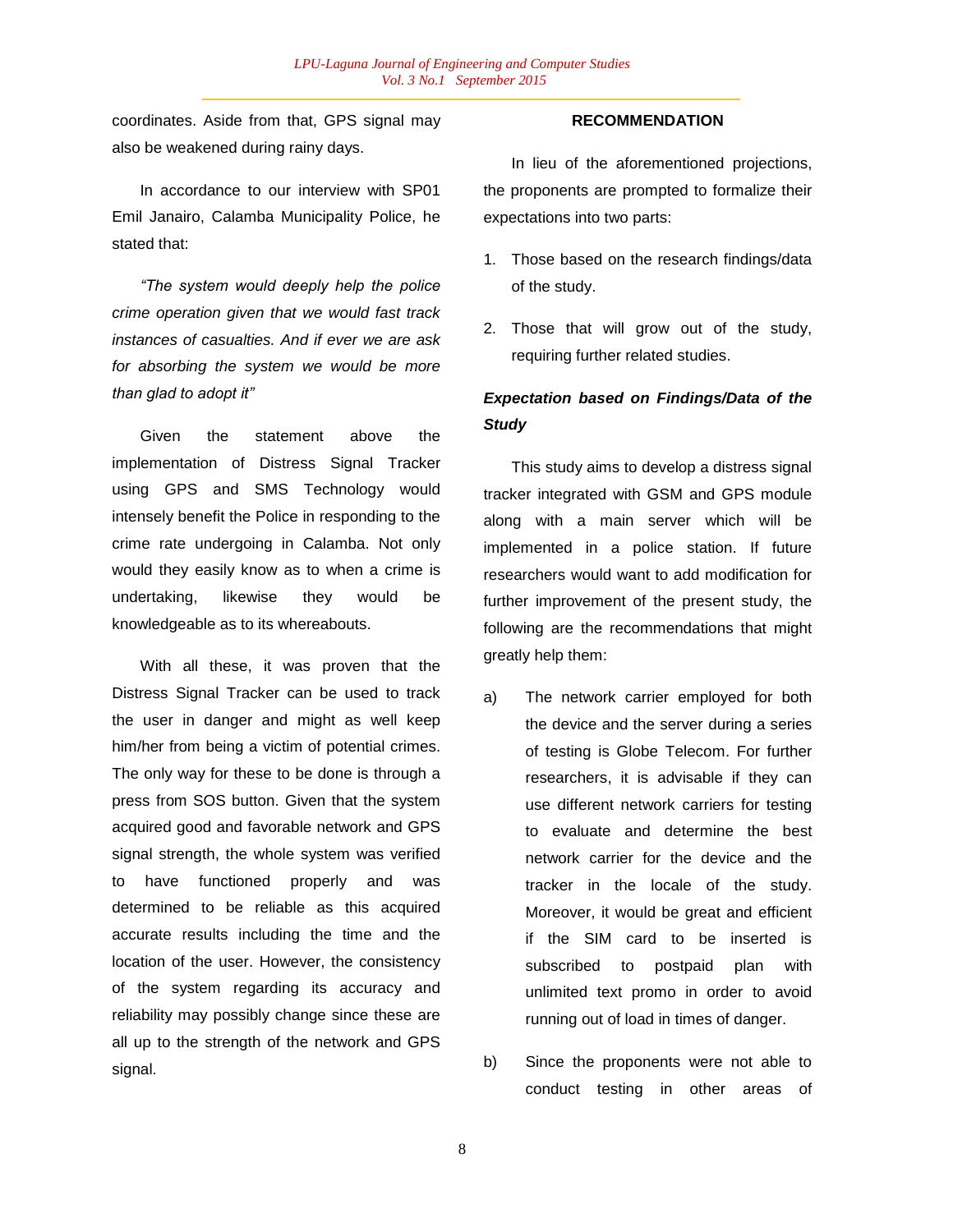Calamba due to time constraints, researchers, who are planning to continue and support this study in the future, are recommended to conduct testing to all areas in Calamba most especially to remote areas considering that there is an available network and GPS signal.

- c) It is more preferable if the server, during testing, is implemented in a police station with installed internet connection in order to determine if a police station is really capable to handle the system and to better satisfy the objective of this study.
- d) Considering that the proposed system is subjected for one device only for it is meant to be a prototype and due to the inadequacy of Google Map to display location of two or more different GPS devices at the same time, the future researchers are recommended to pursue on a platform which supports multiple devices and employ a web mapping service application which displays locations from different devices, or they can make their own application for the system.

# *Expectation beyond the Context of the Study*

Other limitations of the study, specifically the tracking device and the server, could also be enhanced through the following:

a) The tracking device used in this study is a ready-to-use tracking device in which the proponents have programmed according to its functions. The future researchers could go beyond that by developing their own tracking device based from what they want for their device to offer or they could purchase a high-end tracking device instead. They can provide additional functions including the ability to inform the police what is the specific crime the user is concerned with by adding buttons for each crimes.

- b) As the tracking device is small in size, there is a possibility that the user might left it in places where it is hard for it to find; with that, it is recommended to develop a tracking device that can be used as an accessory in order to avoid being misplaced; this can be a watch, a necklace or any other personal accessories that can be worn by the user.
- c) In connection to the previous recommendation, the future researchers can also integrate the tracking device into mobile phone since it is also a part of a person's everyday life. They can create an application that will perform functions similar with that of the tracking device. Instead of clicking the app itself, the future researchers could probably employ algorithms to launch the app and automatically transmit notification just by long-pressing a certain button of the phone.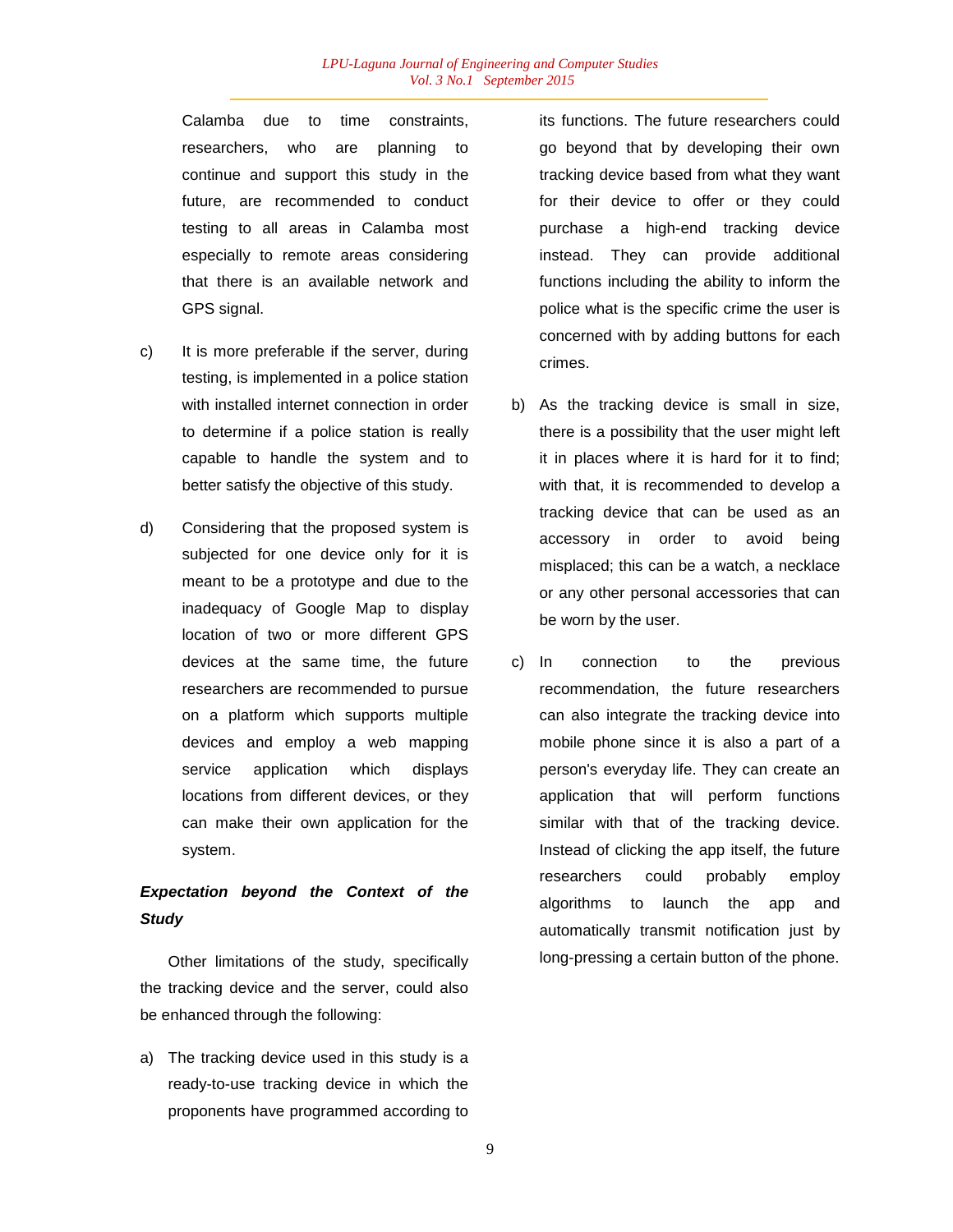## **REFERENCES**

- [1] [Online]. Available:http://www.gmat.unsw.edu.au/sn ap/gps/pdf/gps-article2.pdf [Accessed: Nov. 21, 2014].
- [2] [Online]. Available: http://www.extension.umn.edu/youth/mn4- H/projects/docs/geospatial-sciencetechnology-GPS.pdf [Accessed: Nov. 21, 2014].
- [3] [Online]. Available: http://www.academia.edu/4579217/Gps [Accessed: Nov. 21, 2014].
- [4] [Online]. Available: http://www.manilatimes.net/crimevolumeup-in-first-5-months-of-2014-pnp/107301/ [Accessed: Nov. 24, 2014].
- [5] [Online]. Available: http://www.rappler.com/nation/61798pnpcrime-stats-2014 [Accessed: Nov. 24, 2014].
- [6] [Online]. Available: http://www.gmanetwork.com/news/story/36 7656/news/nation/pnp-crime-up-by-17 percent [Accessed: Nov. 24, 2014].

[7] [Online]. Available:

http://jatps.hubpages.com/hub/ThePhilippin es-is-Still-the-Undisputed-Text-Capital-ofthe-World [Accessed: Nov. 24, 2014].

[8] [Online].

http://www.interaksyon.com/infotech/20 yearson-sms-remains-king-in-the-textingcapital-of-the-world [Accessed: May 7, 2014].

- [9] [Online]. Available: http://newsinfo.inquirer.net/433667/did-youknow-330 [Accessed: May 7, 2014].
- [10] [Online]. Available: https://www.osac.gov/pages/ContentReport Details.aspx?cid=15294 [Accessed: May 7, 2014].
- [11] [Online]. Available: http://2013-eng-studentprojects.port.ac.uk/ecne-mengprojects/odo-emmanuel-oluchukwu [Accessed: May 7, 2014].
- [12] [Online]. Available: http://www.projectsof8051.com/vehicletracking-system-using-gps-and-gsmmodem/ [Accessed: June 14, 2014]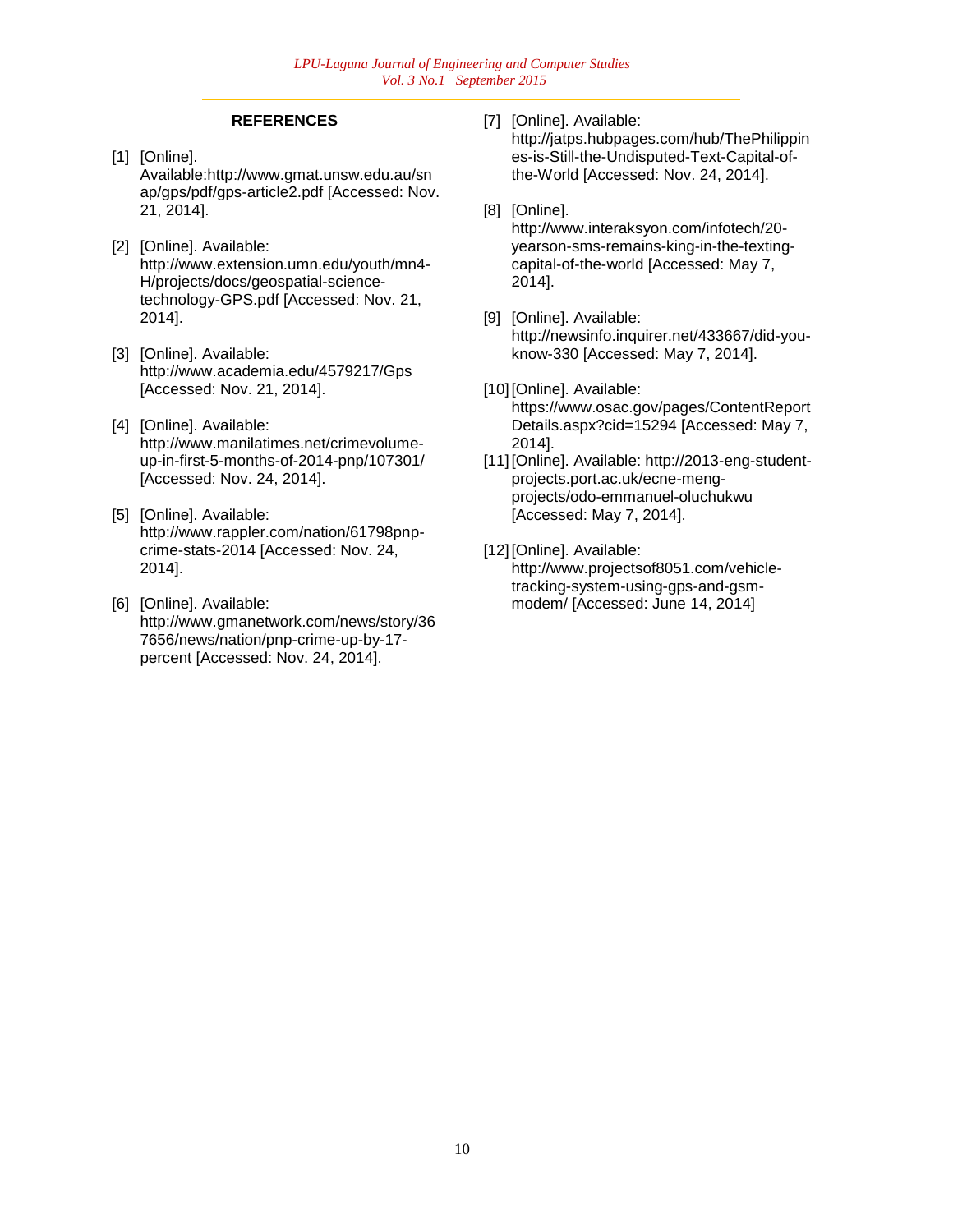## **DEVELOPMENT OF WI-FI- BASED SWITCH CONTROL SYSTEM FOR HOME APPLIANCES USING ANDROID PHONE**

Jose Maria Castilo<sup>1</sup>, Ivan Carlo Largo<sup>1</sup>, Marie Antonette Latayan<sup>1</sup>, Kimberle Mauro<sup>1</sup>, Michael Gabat<sup>2</sup> *<sup>1</sup>Undergraduate Student, Computer Engineering Department 2 Faculty Member, Computer Engineering Department Lyceum of the Philippines University-Laguna (LPU-L), Laguna, Philippines*

### **ABSTRACT**

*This study aims to develop and design a prototype that can be used, together with an android phone, as centralized switch for simple home appliances via Local Area Network or Internet. The prototype can handle up to seven devices at the same time with a master switch. The main body of the prototype contains an Arduino microcontroller connected to a relay driver circuit. An android application is also developed using Basic4Android IDE. The proponents add features, such as renaming devices and password security to make a userfriendly interface. The proponents used the developmental method and conducted several tests to determine if the prototype satisfied the scope and limitations. The proponents tested the prototype to handle varying number of output devices from two to seven loads and showed that the prototype can really automate the switching of simple home appliances and therefore can further develop for a full home automation system.*

*Keywords: Arduino, Android, Android phone, Switch Control, Automation*

#### **INTRODUCTION**

Home Automation nowadays can be done in different ways. A variety of solutions for connectivity are available such as SMS, Wi-Fi, Radio Frequency or Bluetooth.

Among the possible hardware for the main system are microcontrollers including Arduino, computers even a Raspberry Pi or a combination of two. Microcontrollers are cheaper than computers. Choosing the right device depends on the size of project [1].

Another aspect of concern is the base operating system of the smartphone. Android, Windows, iOS, BlackBerry and Symbian are among the operating systems that are currently installed to smartphones. Android may have the largest market share but iOS and Windows are gaining more percentage as the OS matures. Another thing, Symbian is still the third largest smartphone OS by installed base even they already have stopped making the phones [2].

## *Objectives*

This study aims to develop and design a Wi-Fi based switch control that can be used, together with an android phone.

Specifically, this study aims:

- **To design and construct a switch control** system that is applicable for common home appliances.
- To develop an android application that will interface the android phone and the prototype to the devices.
- To test and evaluate the functionality, accuracy and reliability of the prototype.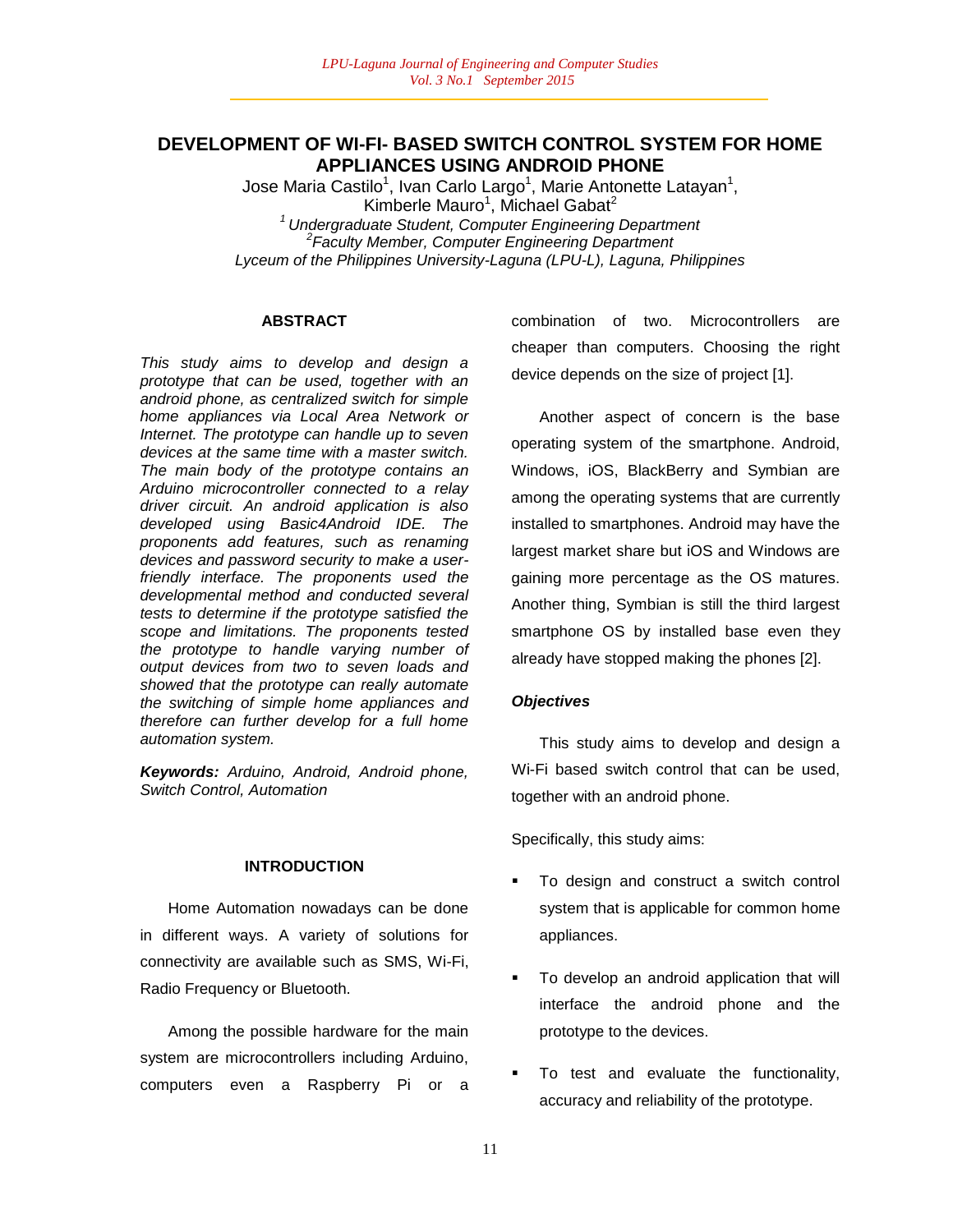## **SYSTEM DESIGN**



#### **Figure 2a: Components of the System**

## *Android OS*

Android is a software stack for mobile devices that includes an operating system, middleware and key applications. The Android OS is based on Linux. Android Applications are made in a Java-like language running on a virtual machine called "Dalvik" created by Google. The Android SDK provides the tools and APIs necessary to begin developing applications on the Android platform using the Java programming language [3].

#### *Mobile Application*

A mobile application is an application for mobile devices like smartphone or tablet. It varies from simple application to sophisticated application that contains a lot of functions. In order to develop an application, an Integrated Development Environment (IDE) is needed. The proponents developed the mobile application using Basic4Android IDE that uses Basic Programming Language instead of Java Programming Language.

### *Web Server*

A web server is a computer that runs a web site. Using the HTTP protocol, the web server delivers web pages to browsers as well as other data files to web-based applications. [4]

The server can be easily accessed via LAN. The server can also be accessed outside the network using port forwarding. The device will work just like a CCTV which also needs port forwarding.

#### *Arduino Ethernet Board*

The Arduino Ethernet is a microcontroller board based on the ATmega328. It has 14 digital input/output pins, 6 analog inputs, a 16 MHz crystal oscillator, a RJ45 connection, a power jack, an ICSP header, and a reset button. It is like a Uno + Ethernet Shield built in one PCB. [5]



#### **Figure 2.4a: Arduino Ethernet Board**

The proponents make use of the ability of the Arduino Ethernet board to function as a web server to avoid the user of desktop or laptop computer.

### *8-Channel Relay Module*

A relay functions as switch that has the capability of switching multiple circuits which can either be individually, simultaneously, or in sequence [6].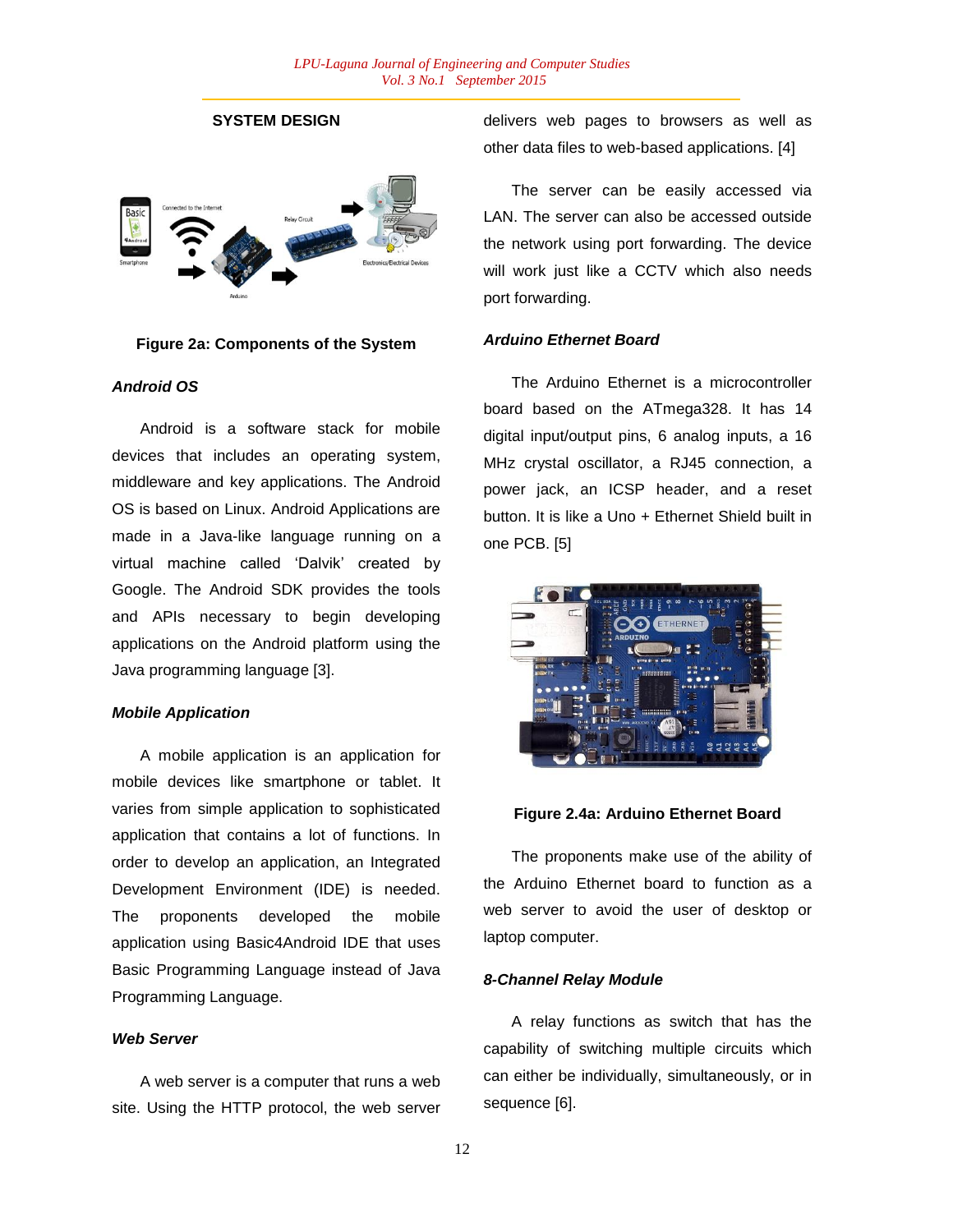The proponents used an 8-channel relay to accommodate 7 output devices. Arduino Ethernet's output pins are connected to each of the input pins of the relay module



**Figure 2.5a: 8-Channel Relay Module**

## **DESIGN CONSIDERATION**

The proponents will use the developmental method to achieve the outcome of the study. This method aims to develop, design and then evaluate instructional processes, programs and products. It has a set of criteria to meet via internal effectiveness and consistency as well.

# *Problem Identification and Objective Statement*

The study started upon the approval of the thesis adviser and the completion of the academic year requirements. Together with the adviser, the proponents ensure that multiple goals are explicitly considered throughout the process, provide a common vision and come up with the topic and concept of the chosen system. After setting the objectives, the proponents identified the problems that exist and prioritize the problems identified. The proponents then established the desired output and then set the objectives of the study.

## *Definition of Scopes and Limitations*

The proponents discussed and completed the idea of the system and prototype during the development process. The proponents planned and established all the details of the system and prototype such as the components to be used to integrate to the prototype. All of these are gathered from the different studies and literatures.

# *Prototype and Mobile Application Initial Development*

This phase focuses on building the hardware aspects of the system. At the same time, it also involves the development of the mobile application and the source code to be loaded to the Arduino Ethernet Board.

## **3.3.1 Hardware**

For the hardware part, it includes the construction of the relay circuit. From the output pins of the Arduino Ethernet Board, the proponents connect it to the input pins of the relay circuit. Then they connect each channel of the relay to a power outlet.

## **3.3.1.1 Arduino Ethernet Board**

In the Ethernet plug an Ethernet cable must be connected going to the user's router to connect the board in the internet or LAN. External power supply should be plugged. The proponents used 7 digital I/O pins as output and are to be connected to each channel of the relay.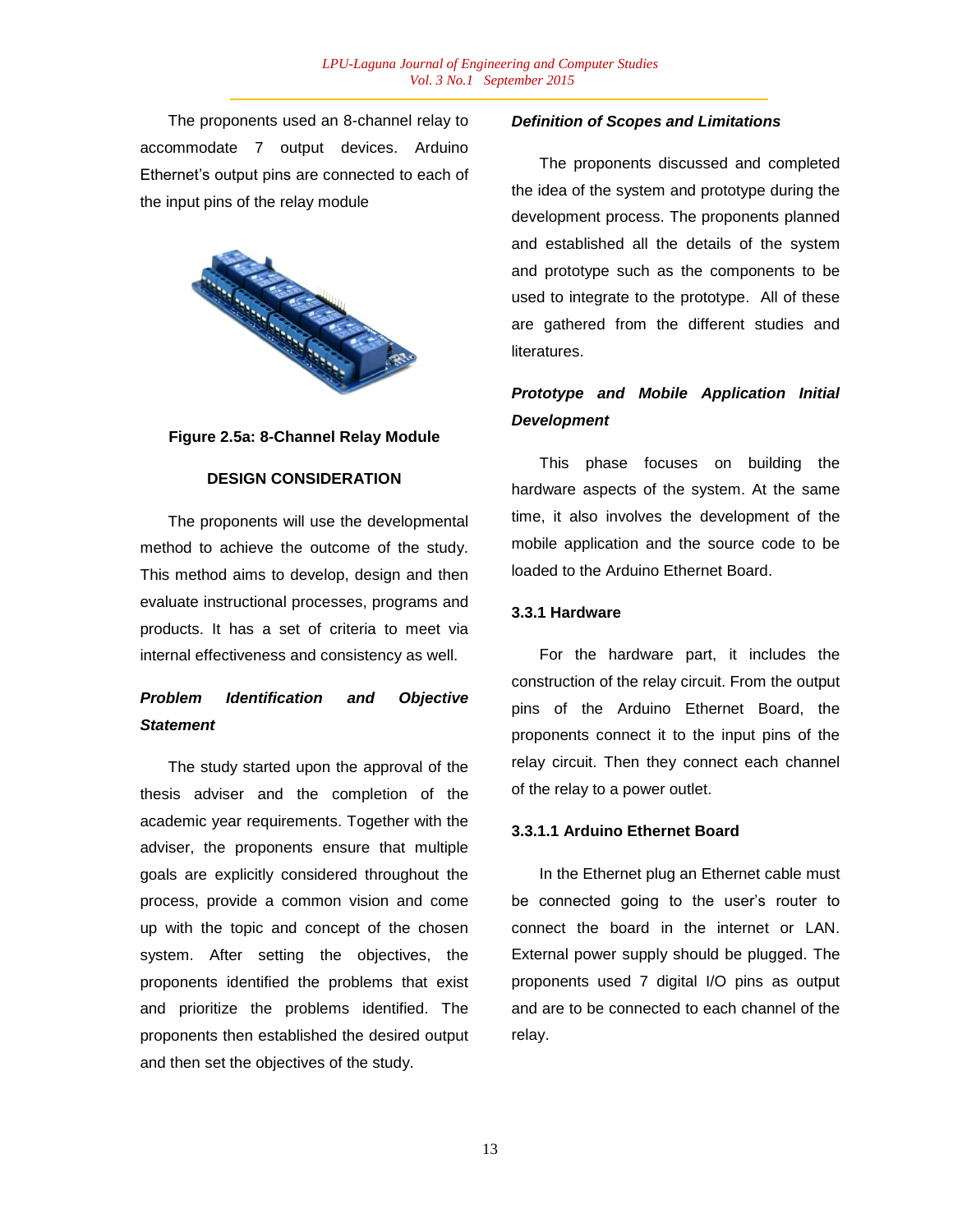## **3.3.1.2 Relay Circuit**



**Figure 3.3a Relay Schematic Diagram**

Figure 3.3a shows the schematic diagram of a relay channel. In the prototype, the relay circuit used is active LOW which means each relay needs GND or 0V to switch. During Arduino"s boot/reset sequence, each digital pin is at HIGH state which will switch the relay if it is not active LOW which will cause problems when a power outage happens and then comes back immediately.

### **3.3.2 Software**

For the software part, the proponents write a source code to make the Arduino Ethernet Board works like web server and determine and monitor the states of the output devices in each relay channel. Then they develop an Android application that has the capabilities to switch/monitor the states of output devices.

#### **3.3.2.1 Arduino Web Server Sketch**

The Arduino Ethernet Board is able to host a web server that monitors the states of each of the digital I/O pins that is also connected to the relay. It also handles user requests.

```
void setup()
\left\{ \right.Ethernet.begin(mac, ip);
    server.begin();
    for (byte index = 0; index < sizeof(ledPins); index++) {
         digitalWrite(ledPins[index], HIGH);
        pinMode(ledPins[index], OUTPUT);
    \mathcal{Y}I
```
#### **Figure 3.3b setup() Function of the Sketch**

Figure 3.3b shows the setup() function which is called when the sketch starts. It is important to note that the digital I/O pins that is used is needed to be initialized as HIGH before setting them to OUTPUT. This part gave the active LOW relay circuit a 5V to avoid it from switching.

# **3.3.2.2 Android Application Development using Basic4Android**

The Android application of the system (dubbed as ZSwitch) includes 3 activities. The first one is for password purposes, another for the main program and lastly for renaming the output devices.



**Figure 3.3c Login Activity**

Figure 3.3c shows the starting activity of the application. The user is being requested to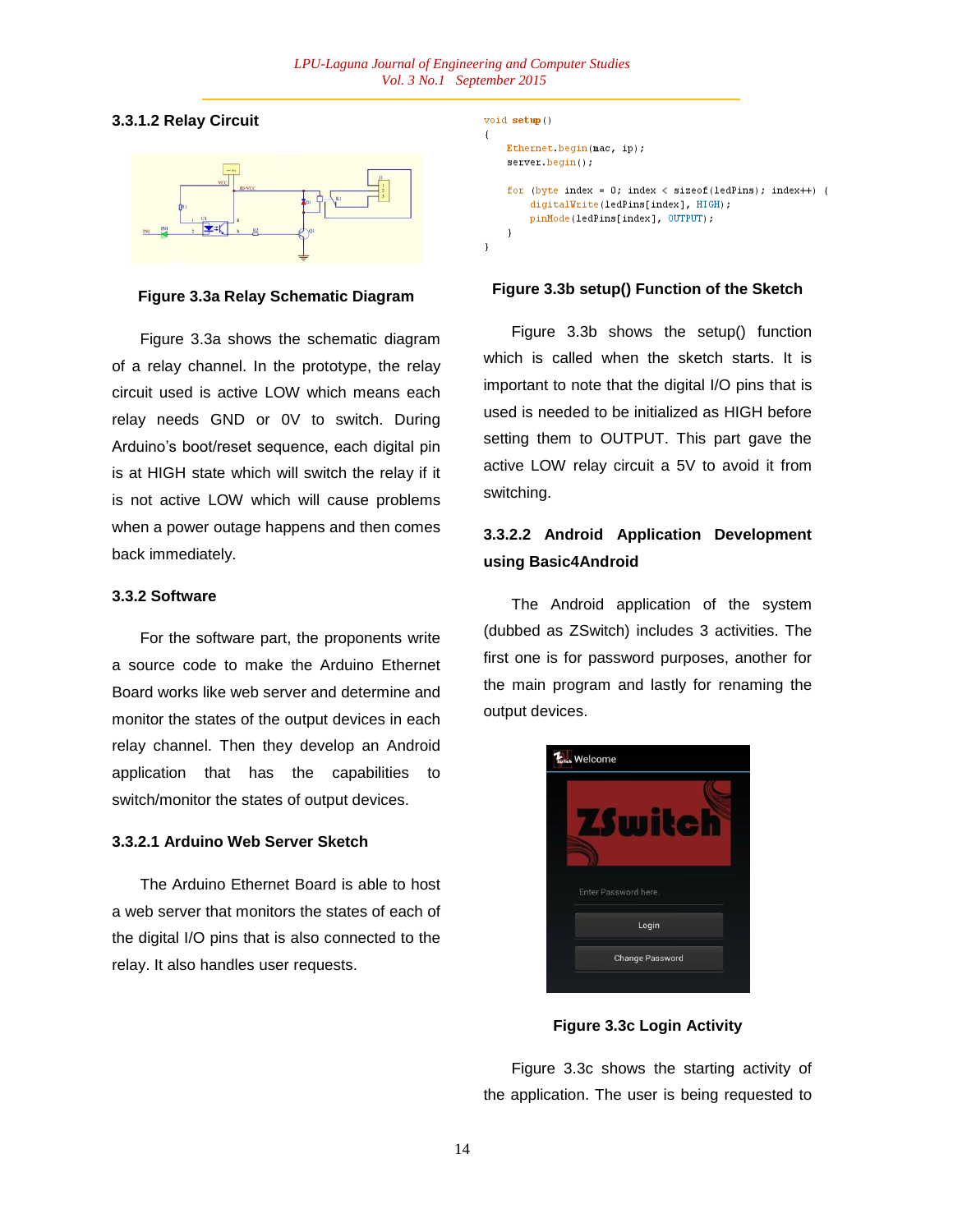input the password to access the main program. It is added to provide security and avoid not permitted access. When the application is first installed the initials password is "jomaivantonetkim". The proponents also added a feature for changing the password.





Figure 3.3d shows the main program. At the top, the user can select the mode of connectivity. Below it, the current IP being used is being shown. In LAN mode, the IP is always set to "192.168.1.9" which is set in the Arduino Sketch. After logging in, the application will synchronize the current state of the output devices from the Arduino Web Service. Initially, the names of the output buttons are: OUTPUT1, OUTPUT2, and so on. The user can rename them to correspond to the output device plugged to the outlets of the system. The renaming activity is shown in Figure 3.3e.



**Figure 3.3e Renaming Activity**

#### **4.4 System Initial Tests and Evaluations**

An initial series of tests were conducted to determine if the system passed the required specifications. The proponents encountered different problems such as bugs on the mobile application. Those problems were evaluated and listed to prepare the system for finalization.

## **4.5 Prototype and Mobile Application Finalization**

Problems stated on Section 4.4 were given solution in this part. At the same time, the proponents add finishing touches to the design of the hardware and to user interface and appearance of the android application developed. Some features are added to provide users a friendlier environment so they can control the system easily.

#### **4.6 System Final Tests and Evaluations**

Finally, the system was tested and evaluated one last time to ensure that all the required specifications are met. The prototype was first tested its LAN mode and determine if every channel in the relay is working. Then, it was tested using its NET mode which user can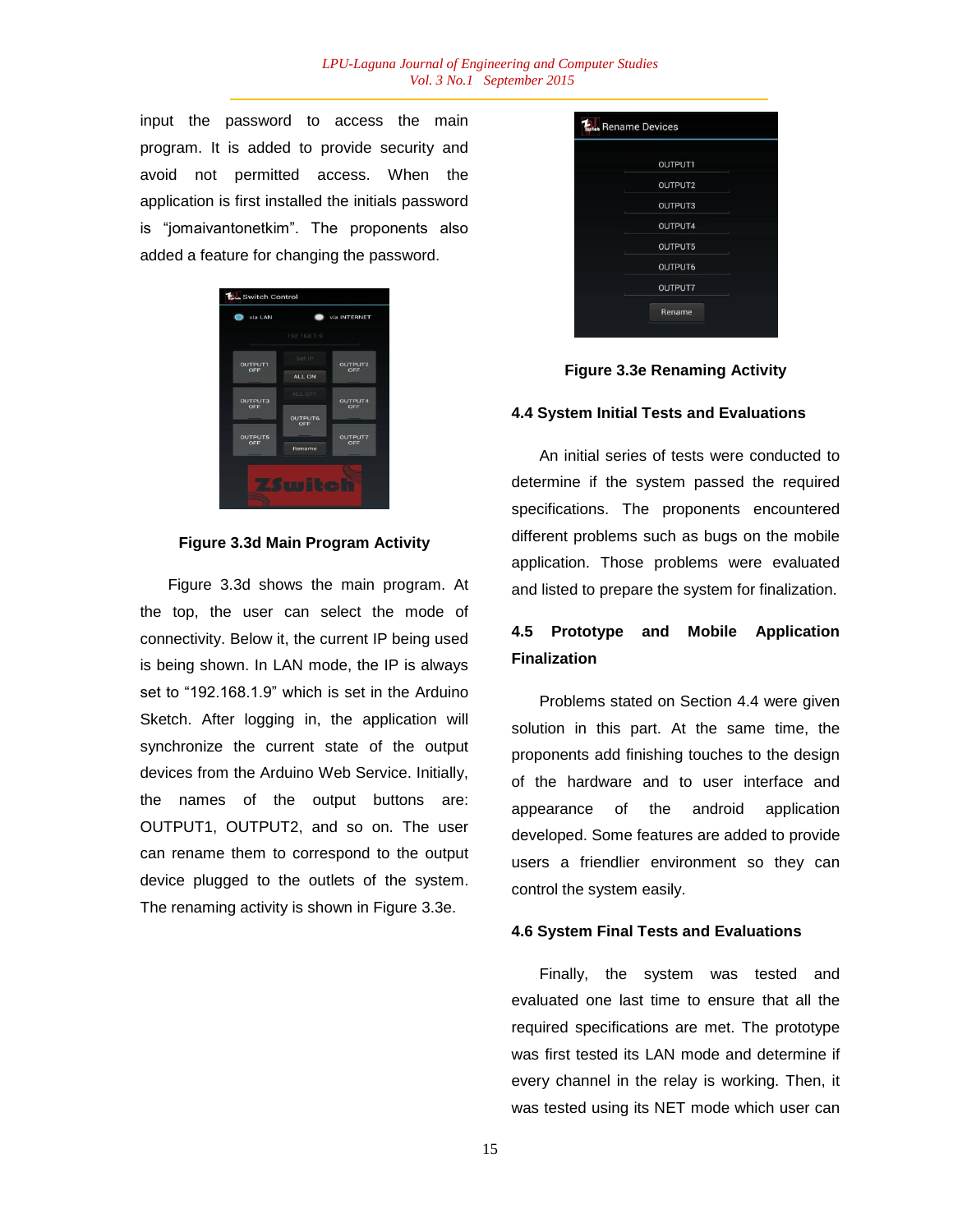used to control each channel anywhere in the world as long as they have internet connectivity. Each mode latency is tabulated to determine if there is a delay with the switching of the output devices.

# **EXPERIMENTS AND ANALYSIS OF REPORTS**

To easily understand and analyze the results of the tests, the proponents tabulated them or put them on a chart.

The table follows the following:

Legend

0- Off or Failed

1- On or Successful

The remarks column shows the result of a particular test. It is either successful or failed.

## **4.1 Connection Functionality Testing**

Internet and LAN connectivity of the router that will be used is vital part of the system. Without it, all functions of the system will become useless. The connectivity is expected to be up all the time so the web server setup at the Arduino will always be available.

# **Table 4.1a System Functionality Test (Wi-Fi equipment connectivity)**

| <b>TEST</b> | <b>EXPECTED OUTPUT ACTUAL OUTPUT</b> |              | <b>REMARKS</b> |
|-------------|--------------------------------------|--------------|----------------|
| 1           | 1                                    | 0            | Failed         |
| 2           | 1                                    | 1            | Successful     |
| 3           | 1                                    | $\mathbf{1}$ | Successful     |
| 4           | $\mathbf{1}$                         | 1            | Successful     |
| 5           | 1                                    | 1            | Successful     |
| 6           | 1                                    | 1            | Successful     |
| 7           | 1                                    | 1            | Successful     |
| 8           | 1                                    | 1            | Successful     |
| 9           | $\mathbf{1}$                         | 1            | Successful     |
| 10          | 1                                    | 1            | Successful     |
| 11          | 1                                    | 1            | Successful     |
| 12          | 1                                    | 1            | Successful     |
| 13          | 1                                    | 1            | Successful     |
| 14          | 1                                    | 1            | Successful     |
| 15          | 1                                    | 1            | Successful     |
| 16          | 1                                    | 1            | Successful     |
| 17          | 1                                    | 1            | Successful     |
| 18          | 1                                    | 1            | Successful     |
| 19          | 1                                    | 1            | Successful     |
| 20          | 1                                    | 1            | Successful     |

Table 4.1a show the functionality of the system via Wi-Fi connection. The proponents conducted twenty (20) trials in which the expected output is the same as the actual testing except during the first test. That first test is analyzed and found out that the cause of failure is due to initialization of the router since the proponents tested immediately after it was powered on. Therefore 95% of it is successful and proven adequate.

## **4.2 Hardware Functionality Testing**

Hardware component of the system (Arduino, Relay Circuit) should be functional to carry out their respective task for the system.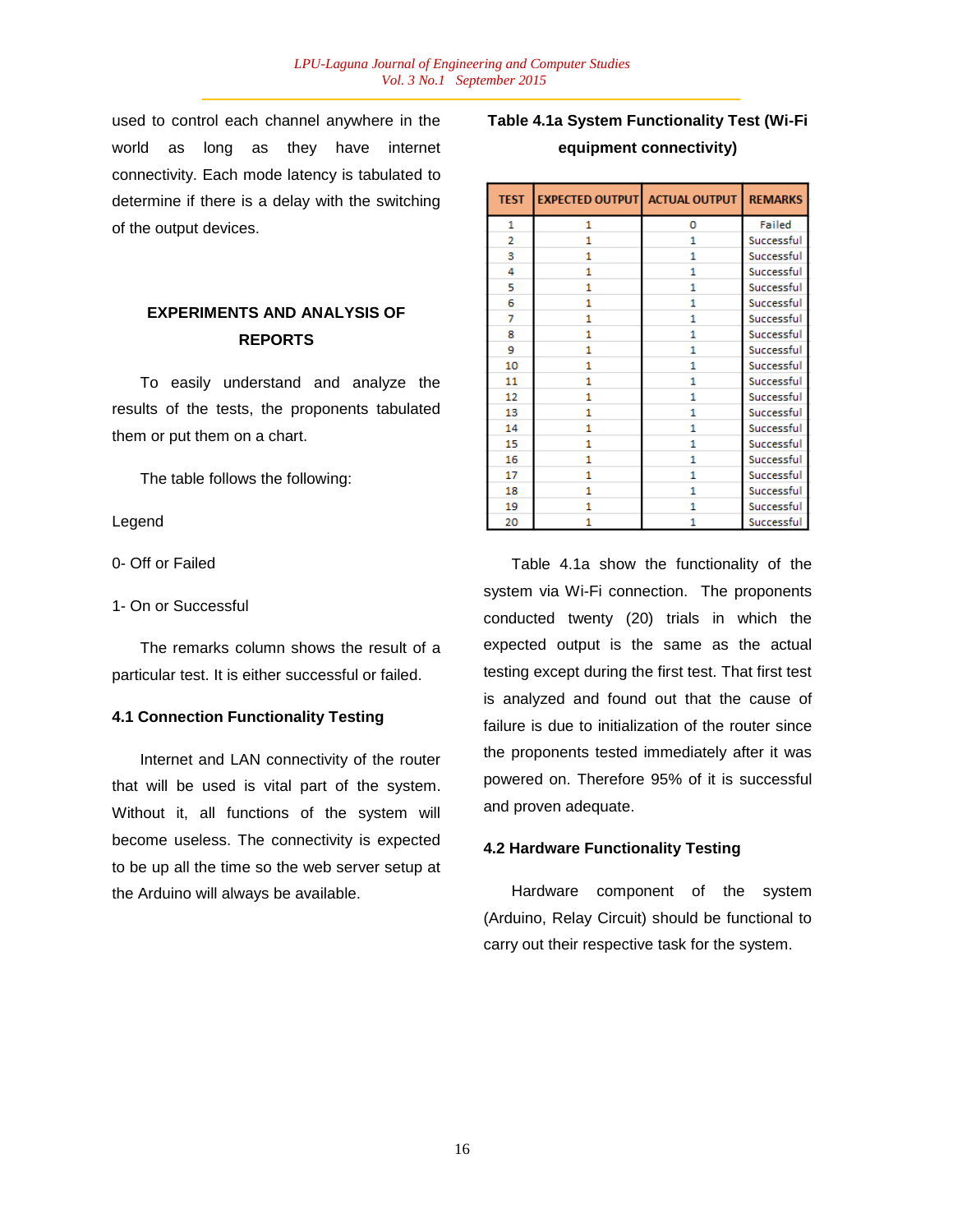# **Table 4.2a Test on Functionality of the System (Hardware)**

| <b>TEST</b> | <b>EXPECTED OUTPUT</b> | <b>ACTUAL OUTPUT</b> | <b>REMARKS</b> |
|-------------|------------------------|----------------------|----------------|
| 1           | 1                      | 1                    | Successful     |
| 2           | 1                      | 1                    | Successful     |
| 3           | 1                      | 1                    | Successful     |
| 4           | 1                      | 1                    | Successful     |
| 5           | 1                      | 1                    | Successful     |
| 6           | 1                      | 1                    | Successful     |
| 7           | 1                      | 1                    | Successful     |
| 8           | 1                      | 1                    | Successful     |
| 9           | 1                      | 1                    | Successful     |
| 10          | 1                      | 1                    | Successful     |
| 11          | 1                      | 1                    | Successful     |
| 12          | 1                      | 1                    | Successful     |
| 13          | 1                      | 1                    | Successful     |
| 14          | 1                      | 1                    | Successful     |
| 15          | 1                      | 1                    | Successful     |
| 16          | 1                      | 1                    | Successful     |
| 17          | 1                      | 1                    | Successful     |
| 18          | 1                      | 1                    | Successful     |
| 19          | $\mathbf{1}$           | 1                    | Successful     |
| 20          | 1                      | 1                    | Successful     |

Table 4.2a show the functionality of the system hardware components. In twenty (20) trials that the proponents conducted, the result shows that the components works properly together 100% of the time during the tests. It shows that the Arduino can drive the output to make the relay function appropriately.

## **4.3 Accuracy Testing**

The system aims to control the state of devices therefore it is needed to prove that the system is accurate. Accuracy of the system is measured if the input of the user (to on or off a device) is synchronize to what the output of the system shows. Since there are two modes (via LAN and Internet) of connection for the system, two series of test are made.

## **Table 4.3a Test on Accuracy of the System**

## **(via LAN)**

|                |                |                | <b>Expected Output</b> |                |                |                |                |                |                |                | <b>Actual Output</b> |                |                |                |            |
|----------------|----------------|----------------|------------------------|----------------|----------------|----------------|----------------|----------------|----------------|----------------|----------------------|----------------|----------------|----------------|------------|
| <b>TEST</b>    |                |                |                        | <b>Device</b>  |                |                |                |                |                |                | <b>Device</b>        |                | <b>Remarks</b> |                |            |
|                | 1              | $\overline{2}$ | 3                      | 4              | 5              | 6              | 7              | 1              | $\overline{2}$ | 3              | 4                    | 5              | 6              | 7              |            |
| 1              | 1              | 1              | 1                      | 1              | 1              | 1              | 1              | 1              | 1              | 1              | 1                    | 1              | 1              | 1              | Successful |
| $\overline{a}$ | $\mathbf{1}$   | $\Omega$       | 1                      | $\overline{0}$ | 1              | 0              | $\mathbf{1}$   | $\overline{1}$ | 0              | $\overline{1}$ | $\overline{0}$       | 1              | 0              | 1              | Successful |
| 3              | 0              | 1              | 0                      | $\mathbf{1}$   | $\overline{0}$ | 1              | 0              | $\overline{0}$ | 1              | 0              | $\mathbf{1}$         | 0              | $\mathbf{1}$   | 0              | Successful |
| 4              | 0              | $\Omega$       | 0                      | 1              | 1              | 1              | $\overline{1}$ | $\overline{0}$ | $\overline{0}$ | 0              | 1                    | 1              | 1              | 1              | Successful |
| 5              | 0              | $\Omega$       | 1                      | $\mathbf{0}$   | 1              | 1              | 1              | 0              | 0              | 1              | $\overline{0}$       | 1              | 1              | 1              | Successful |
| 6              | 1              | 1              | 1                      | 1              | $\mathbf{0}$   | 0              | 0              | $\mathbf{1}$   | 1              | 1              | $\overline{1}$       | 0              | 0              | $\overline{0}$ | Successful |
| 7              | 1              | 1              | 1                      | 0              | 1              | 0              | 0              | 1              | 1              | 1              | 0                    | 1              | 0              | 0              | Successful |
| 8              | Ō              | $\Omega$       | 1                      | $\mathbf{1}$   | $\mathbf{1}$   | 1              | O              | 0              | 0              | $\mathbf{1}$   | $\overline{1}$       | $\mathbf{1}$   | $\mathbf{1}$   | 0              | Successful |
| 9              | 0              | 1              | 1                      | 1              | $\mathbf{1}$   | $\overline{0}$ | $\overline{0}$ | Ō              | 1              | 1              | $\mathbf{1}$         | $\mathbf{1}$   | $\overline{0}$ | 0              | Successful |
| 10             | 0              | $\overline{0}$ | 1                      | $\mathbf{1}$   | 1              | 0              | $\mathbf{1}$   | $\overline{0}$ | 0              | 1              | $\overline{1}$       | $\overline{1}$ | Ō              | 1              | Successful |
| 11             | 1              | 0              | $\mathbf{1}$           | 1              | 1              | 0              | 0              | 1              | 0              | 1              | 1                    | 1              | 0              | $\overline{0}$ | Successful |
| 12             | 0              | 0              | 1                      | 1              | $\overline{0}$ | 1              | 1              | 0              | 0              | 1              | 1                    | 0              | 1              | 1              | Successful |
| 13             | 1              | $\mathbf{1}$   | 0                      | $\mathbf{1}$   | 1              | 0              | $\overline{0}$ | 1              | 1              | 0              | 1                    | $\mathbf{1}$   | $\overline{0}$ | 0              | Successful |
| 14             | 0              | $\mathbf{1}$   | 1                      | 1              | $\overline{0}$ | 0              | 1              | 0              | 1              | 1              | $\mathbf{1}$         | 0              | 0              | 1              | Successful |
| 15             | 1              | $\overline{0}$ | Ō                      | 1              | 1              | 1              | 0              | 1              | $\Omega$       | Ō              | 1                    | 1              | 1              | Ō              | Successful |
| 16             | 0              | $\overline{0}$ | $\mathbf{1}$           | 1              | 1              | 1              | 1              | $\overline{0}$ | $\mathbf 0$    | 1              | 1                    | 1              | 1              | 1              | Successful |
| 17             | 1              | 1              | 1                      | 1              | $\overline{0}$ | 1              | $\overline{0}$ | 1              | 1              | 1              | 1                    | $\mathbf{0}$   | 1              | $\overline{0}$ | Successful |
| 18             | 0              | $\mathbf{1}$   | $\mathbf{1}$           | $\mathbf{1}$   | $\mathbf{1}$   | $\mathbf{1}$   | Ō              | $\overline{0}$ | $\mathbf{1}$   | $\mathbf{1}$   | $\mathbf{1}$         | $\mathbf{1}$   | 1              | Ō              | Successful |
| 19             | 1              | 0              | 1                      | 1              | 1              | 1              | 0              | 1              | 0              | 1              | 1                    | 1              | 1              | 0              | Successful |
| 20             | 0              | $\mathbf{1}$   | $\mathbf{1}$           | $\overline{1}$ | $\overline{0}$ | $\mathbf{1}$   | 1              | $\overline{0}$ | 1              | $\mathbf{1}$   | $\mathbf{1}$         | 0              | $\mathbf{1}$   | $\mathbf{1}$   | Successful |
| 21             | O              | 0              | $\mathbf{1}$           | Ō              | $\mathbf{1}$   | $\overline{0}$ | $\mathbf{1}$   | $\overline{0}$ | $\mathbf 0$    | 1              | $\overline{0}$       | $\overline{1}$ | Ō              | $\mathbf{1}$   | Successful |
| 22             | 1              | 1              | 1                      | 1              | 1              | 1              | $\overline{0}$ | 1              | 1              | 1              | 1                    | 1              | 1              | 0              | Successful |
| 23             | 1              | 1              | 1                      | 1              | 1              | 0              | 1              | 1              | 1              | 1              | 1                    | 1              | Ō              | 1              | Successful |
| 24             | 1              | 1              | 1                      | 1              | $\overline{0}$ | 1              | 1              | 1              | 1              | 1              | 1                    | 0              | 1              | 1              | Successful |
| 25             | 1              | $\mathbf{1}$   | $\mathbf{1}$           | Ō              | $\mathbf{1}$   | $\mathbf{1}$   | 1              | 1              | 1              | 1              | $\overline{0}$       | $\mathbf{1}$   | 1              | $\overline{1}$ | Successful |
| 26             | 1              | $\mathbf{1}$   | 0                      | 1              | $\mathbf{1}$   | 1              | 1              | $\mathbf{1}$   | 1              | 0              | 1                    | 1              | 1              | $\mathbf{1}$   | Successful |
| 27             | $\overline{1}$ | 0              | 1                      | 1              | 1              | 1              | 1              | 1              | 0              | 1              | $\overline{1}$       | 1              | $\overline{1}$ | 1              | Successful |
| 28             | 0              | $\Omega$       | $\overline{0}$         | 0              | $\mathbf{1}$   | $\mathbf{1}$   | 1              | $\overline{0}$ | $\overline{0}$ | $\Omega$       | $\Omega$             | $\mathbf{1}$   | $\mathbf{1}$   | 1              | Successful |
| 29             | 1              | 0              | 1                      | 0              | 0              | 1              | $\overline{0}$ | 1              | $\overline{0}$ | 1              | 0                    | 0              | 1              | 0              | Successful |
| 30             | 0              | $\overline{1}$ | 0                      | $\mathbf{1}$   | $\mathbf{1}$   | $\overline{0}$ | 0              | $\overline{0}$ | 1              | 0              | $\mathbf{1}$         | $\mathbf{1}$   | Ō              | $\Omega$       | Successful |

Table 4.3a shows the result of the thirty (30) tests conducted by the proponents using the system via LAN. All actual outputs where the same with the expected output. 100% of the tests are successful.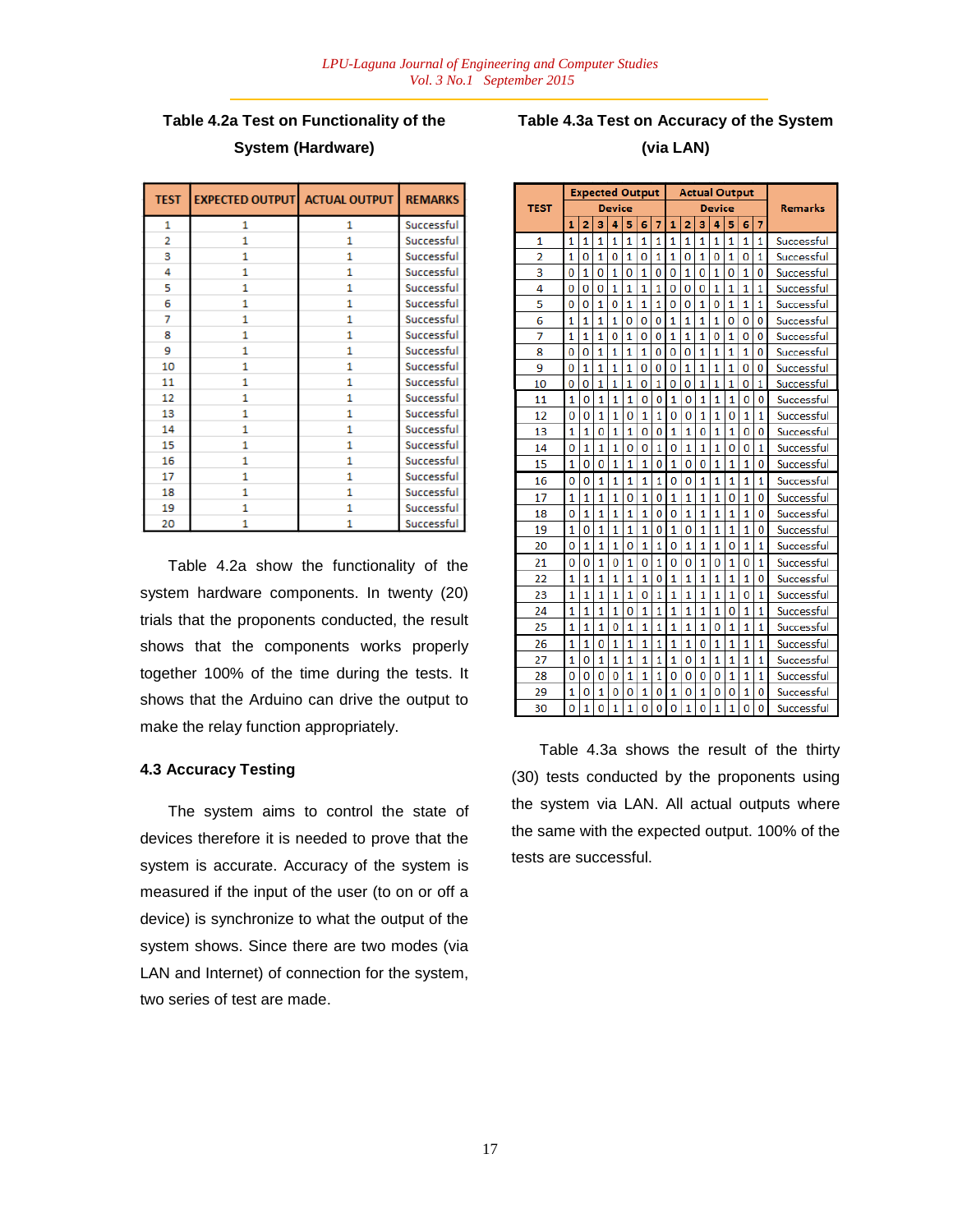**Table 4.3b Test on Accuracy of the System (via internet)**

|                         |                | <b>Expected Output</b> |                |                |                |                |                |                |                |                | <b>Actual Output</b> |                |                |                |                   |
|-------------------------|----------------|------------------------|----------------|----------------|----------------|----------------|----------------|----------------|----------------|----------------|----------------------|----------------|----------------|----------------|-------------------|
| <b>TEST</b>             |                |                        |                | <b>Device</b>  |                |                |                |                |                |                | <b>Device</b>        |                |                |                | <b>Remarks</b>    |
|                         | 1              | $\overline{2}$         | 3              | 4              | 5              | 6              | 7              | 1              | $\overline{2}$ | 3              | 4                    | 5              | 6              | 7              |                   |
| 1                       | $\overline{1}$ | 1                      | 1              | $\overline{1}$ | 1              | 1              | $\overline{1}$ | 1              | 1              | $\overline{1}$ | 1                    | $\overline{1}$ | $\overline{1}$ | 1              | Successful        |
| $\overline{2}$          | 1              | $\Omega$               | 1              | 0              | 1              | $\overline{0}$ | 1              | 1              | $\Omega$       | $\mathbf{1}$   | $\Omega$             | 1              | 0              | 1              | Successful        |
| $\overline{\mathbf{3}}$ | 0              | $\mathbf{1}$           | $\overline{0}$ | 1              | $\Omega$       | $\overline{1}$ | $\overline{0}$ | Ō              | 1              | 0              | 1                    | $\overline{0}$ | 1              | $\Omega$       | Successful        |
| 4                       | n              | $\Omega$               | 0              | 1              | 1              | $\overline{1}$ | 1              | O              | 0              | $\Omega$       | 1                    | $\overline{1}$ | 1              | 1              | Successful        |
| 5                       | 0              | 0                      | 1              | 0              | 1              | $\overline{1}$ | 1              | Ō              | 0              | 1              | 0                    | $\overline{1}$ | 1              | 1              | <b>Successful</b> |
| 6                       | 1              | $\mathbf{1}$           | $\mathbf{1}$   | $\mathbf{1}$   | $\overline{0}$ | $\overline{0}$ | 0              | $\mathbf{1}$   | $\mathbf{1}$   | $\mathbf{1}$   | 1                    | $\overline{0}$ | 0              | $\overline{0}$ | Successful        |
| 7                       | 1              | $\overline{1}$         | $\overline{1}$ | 0              | $\overline{1}$ | $\overline{0}$ | 0              | $\mathbf{1}$   | $\overline{1}$ | $\overline{1}$ | $\overline{0}$       | $\overline{1}$ | $\overline{0}$ | 0              | Successful        |
| 8                       | 0              | $\Omega$               | $\mathbf{1}$   | 1              | $\mathbf{1}$   | $\mathbf{1}$   | 0              | Ō              | 0              | $\mathbf{1}$   | 1                    | 1              | $\mathbf{1}$   | $\Omega$       | Successful        |
| 9                       | O              | 1                      | 1              | 1              | 1              | Ō              | 0              | O              | 1              | 1              | 1                    | 1              | 0              | $\Omega$       | Successful        |
| 10                      | 0              | $\overline{0}$         | $\overline{1}$ | $\overline{1}$ | $\overline{1}$ | $\overline{0}$ | 1              | Ō              | Ō              | 1              | $\overline{1}$       | $\overline{1}$ | 0              | $\overline{1}$ | <b>Successful</b> |
| 11                      | 1              | $\Omega$               | $\mathbf{1}$   | $\mathbf{1}$   | $\overline{1}$ | $\overline{0}$ | $\overline{0}$ | $\mathbf{1}$   | $\overline{0}$ | 1              | $\overline{1}$       | $\overline{1}$ | $\overline{0}$ | $\Omega$       | Successful        |
| 12                      | O              | $\Omega$               | 1              | 1              | 0              | 1              | 1              | O              | 0              | 1              | 1                    | $\Omega$       | 1              | 1              | <b>Successful</b> |
| 13                      | 1              | 1                      | 0              | 1              | 1              | 0              | 0              | 1              | 1              | 0              | 1                    | 1              | 0              | 0              | <b>Successful</b> |
| 14                      | 0              | 1                      | 1              | 1              | $\Omega$       | $\Omega$       | $\mathbf{1}$   | Ō              | 1              | 1              | 1                    | O              | 0              | 1              | Successful        |
| 15                      | 1              | $\Omega$               | O              | 1              | 1              | 1              | $\Omega$       | 1              | $\Omega$       | 0              | 1                    | 1              | $\overline{1}$ | $\Omega$       | Successful        |
| 16                      | 0              | $\Omega$               | 1              | 1              | 1              | $\mathbf{1}$   | 1              | $\Omega$       | 0              | 1              | 1                    | 1              | 1              | 1              | Successful        |
| 17                      | $\mathbf{1}$   | $\mathbf{1}$           | $\mathbf{1}$   | $\overline{1}$ | $\overline{0}$ | $\overline{1}$ | 0              | 1              | $\mathbf{1}$   | $\mathbf{1}$   | $\mathbf{1}$         | $\overline{0}$ | $\mathbf{1}$   | $\Omega$       | Successful        |
| 18                      | 0              | 1                      | 1              | $\mathbf{1}$   | 1              | 1              | $\Omega$       | Ō              | 1              | $\mathbf{1}$   | 1                    | 1              | $\mathbf{1}$   | $\overline{0}$ | Successful        |
| 19                      | $\mathbf{1}$   | $\Omega$               | $\mathbf{1}$   | $\overline{1}$ | $\overline{1}$ | $\overline{1}$ | 0              | $\mathbf{1}$   | $\overline{0}$ | 1              | $\overline{1}$       | $\mathbf{1}$   | $\overline{1}$ | $\Omega$       | Successful        |
| 20                      | O              | 1                      | $\mathbf{1}$   | $\mathbf{1}$   | Ō              | $\mathbf{1}$   | 1              | Ō              | $\mathbf{1}$   | $\mathbf{1}$   | $\mathbf{1}$         | $\overline{0}$ | $\mathbf{1}$   | 1              | Successful        |
| 21                      | 0              | $\overline{0}$         | $\overline{1}$ | 0              | 1              | $\overline{0}$ | 1              | Ō              | $\Omega$       | 1              | $\Omega$             | $\overline{1}$ | $\Omega$       | 1              | Successful        |
| 22                      | 1              | $\mathbf{1}$           | $\mathbf{1}$   | $\mathbf{1}$   | $\mathbf{1}$   | $\overline{1}$ | 0              | 1              | $\mathbf{1}$   | $\mathbf{1}$   | $\mathbf{1}$         | $\mathbf{1}$   | $\mathbf{1}$   | $\overline{0}$ | Successful        |
| 23                      | 1              | $\overline{1}$         | $\overline{1}$ | 1              | $\overline{1}$ | $\overline{0}$ | $\overline{1}$ | $\mathbf{1}$   | $\overline{1}$ | $\overline{1}$ | $\overline{1}$       | $\overline{1}$ | $\overline{0}$ | $\mathbf{1}$   | Successful        |
| 24                      | 1              | 1                      | 1              | 1              | 0              | 1              | 1              | 1              | 1              | 1              | 1                    | $\overline{0}$ | 1              | 1              | Successful        |
| 25                      | 1              | 1                      | $\mathbf{1}$   | O              | 1              | $\overline{1}$ | 1              | 1              | $\mathbf{1}$   | $\mathbf{1}$   | O                    | $\mathbf{1}$   | $\mathbf{1}$   | 1              | Successful        |
| 26                      | $\mathbf{1}$   | $\overline{1}$         | 0              | $\overline{1}$ | $\overline{1}$ | $\overline{1}$ | $\overline{1}$ | $\overline{1}$ | $\overline{1}$ | 0              | $\mathbf{1}$         | $\overline{1}$ | $\mathbf{1}$   | $\mathbf{1}$   | Successful        |
| 27                      | $\mathbf{1}$   | $\Omega$               | $\mathbf{1}$   | $\mathbf{1}$   | $\overline{1}$ | $\overline{1}$ | $\overline{1}$ | $\overline{1}$ | $\overline{0}$ | 1              | $\overline{1}$       | $\overline{1}$ | $\mathbf{1}$   | $\mathbf{1}$   | Successful        |
| 28                      | O              | O                      | $\overline{0}$ | O              | 1              | $\mathbf{1}$   | 1              | Ō              | $\overline{0}$ | $\Omega$       | $\Omega$             | $\mathbf{1}$   | 1              | 1              | Successful        |
| 29                      | 1              | 0                      | 1              | 0              | 0              | 1              | 0              | 1              | 0              | 1              | 0                    | 0              | 1              | 0              | <b>Successful</b> |
| 30                      | 0              | $\mathbf{1}$           | 0              | $\mathbf{1}$   | $\mathbf{1}$   | Ō              | $\bf{0}$       | 0              | $\mathbf{1}$   | 0              | $\mathbf{1}$         | 1              | 0              | 0              | <b>Successful</b> |

Table 4.3b shows that the thirty (30) test conducted by the proponents using system via Internet. It shows that 100% of the tests are successful and working accurately.

### **CONCLUSION**

In this study, the proponents develop a Wi-Fi based switch control system for home appliances using Android phone. This paper gives basic idea of how to control various home appliances and provide a security using android phones. The programming platform used for the software is the Basic4android and the code is generic and flexible in a user friendly manner. Moreover, the system has four hardware components: a relay in which the appliances should be plugged in, an Arduino microcontroller that transfers signal to the relay, a web server that monitor and change the status of the appliances when the user is using a personal computer, and an android phone that serves as the controller of the appliances.

The prototype of the proposed system is tested based on its functionality, accuracy and reliability. The functionality is tested into two parts, the functionality of the system and the functionality of the Wi-Fi connectivity. Same with the accuracy, it is tested based on internet connection and local area connection. The reliability of the system is the summary of its functionality and accuracy. According to the reliability results, the proposed system which uses Android phone, Wi-Fi connection and Arduino microcontroller is adequate in overall.

#### **RECOMMENDATION**

*Recommendation based on radio frequency.*

Technology and appliances make lives easier and enjoyable, but all those wires create a disaster area. This is why the proponents recommended the use of the radio frequency in plugging the home appliances. Using the radio frequency, it will allow the user to plug their appliances in any nearby outlets. The use of radio frequency will help the user reduce and avoid all the tangled wires.